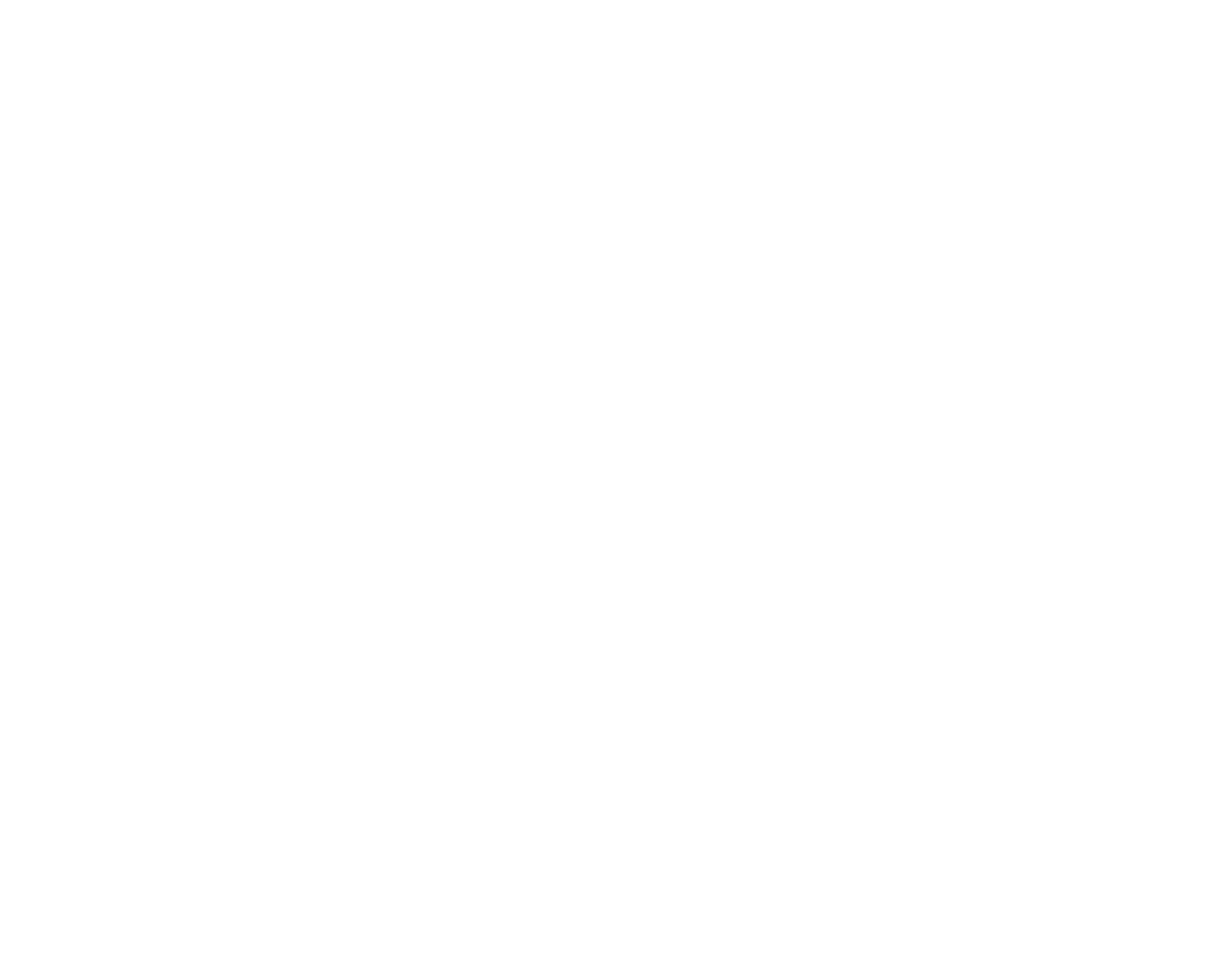# **Missouri State Highway Patrol**

# **2014 Summary Of Arrests**

#### **Alcohol- & Drug-Related Driving Violations**

| Charge                                                      |                                           | <b>Total</b>    |
|-------------------------------------------------------------|-------------------------------------------|-----------------|
| Code                                                        | <b>Offense Description</b>                | <b>Arrests</b>  |
| 10053                                                       | <b>INVOL MANSL VEH INTOX</b>              | 15 <sub>1</sub> |
| 10056                                                       | INV MNSLTR-1ST DEG-INTX-DEATH-1ST OFFENSE | 3               |
| 13033                                                       | ASSAULT 2ND DEGREE-OP VEH W INTOX-INJURY  | 272             |
| 13133                                                       | ASSAULT-VEH-2ND DEGREE-L/E, ETC W/INTOX   | 2               |
| 47072                                                       | UNLAWFULLY OPER ATV U/INFL ALCOHOL        | 2               |
| 47410                                                       | <b>DWI/ALCOHOL</b>                        | 488             |
| 47415                                                       | <b>DWI/ALCOHOL</b>                        | 634             |
| 47417                                                       | DWI-ALCOHOL - CHRONIC OFFENDER            | 207             |
| 47418                                                       | DWI-ALCOHOL-AGGRAVATED OFFENDER           | 188             |
| 47420                                                       | <b>DWI/ALCOHOL</b>                        | 4,662           |
| 47423                                                       | DWI-DRUG INTOX-CHRONIC OFFENDER           | 19              |
| 47427                                                       | DWI-DRUG INTOXI-AGGREVATED OFFENDER       | 22              |
| 47430                                                       | <b>DWI/DRUG INTOX</b>                     | 45              |
| 47435                                                       | <b>DWI/DRUG INTOX</b>                     | 43              |
| 47440                                                       | <b>DWI/DRUG INTOX</b>                     | 612             |
| 47443                                                       | DWI-COMBINED ALC/DRUGS-CHRONIC OFFENDER   | 8               |
| 47447                                                       | DWI-COMBINED ALC/DRUG-AGGREV OFFENDER     | 11              |
| 47450                                                       | <b>DWI/COMBINED ALCOHOL/DRUG</b>          | 18              |
| 47455                                                       | DWI/COMBINED ALCOHOL/DRUG                 | 16              |
| 47460                                                       | <b>DWI/COMBINED ALCOHOL/DRUG</b>          | 148             |
| 47490                                                       | DRV COM VEH BAC .04% OR MORE              | $\,6\,$         |
| 47495                                                       | DRV COMM VEH/UNDER INFLUENCE CONT SUB     | $\overline{2}$  |
| 47497                                                       | DRINKING WHILE DRIVING                    | 104             |
| <b>Total Alcohol- &amp; Drug-Related Driving Violations</b> |                                           | 7,527           |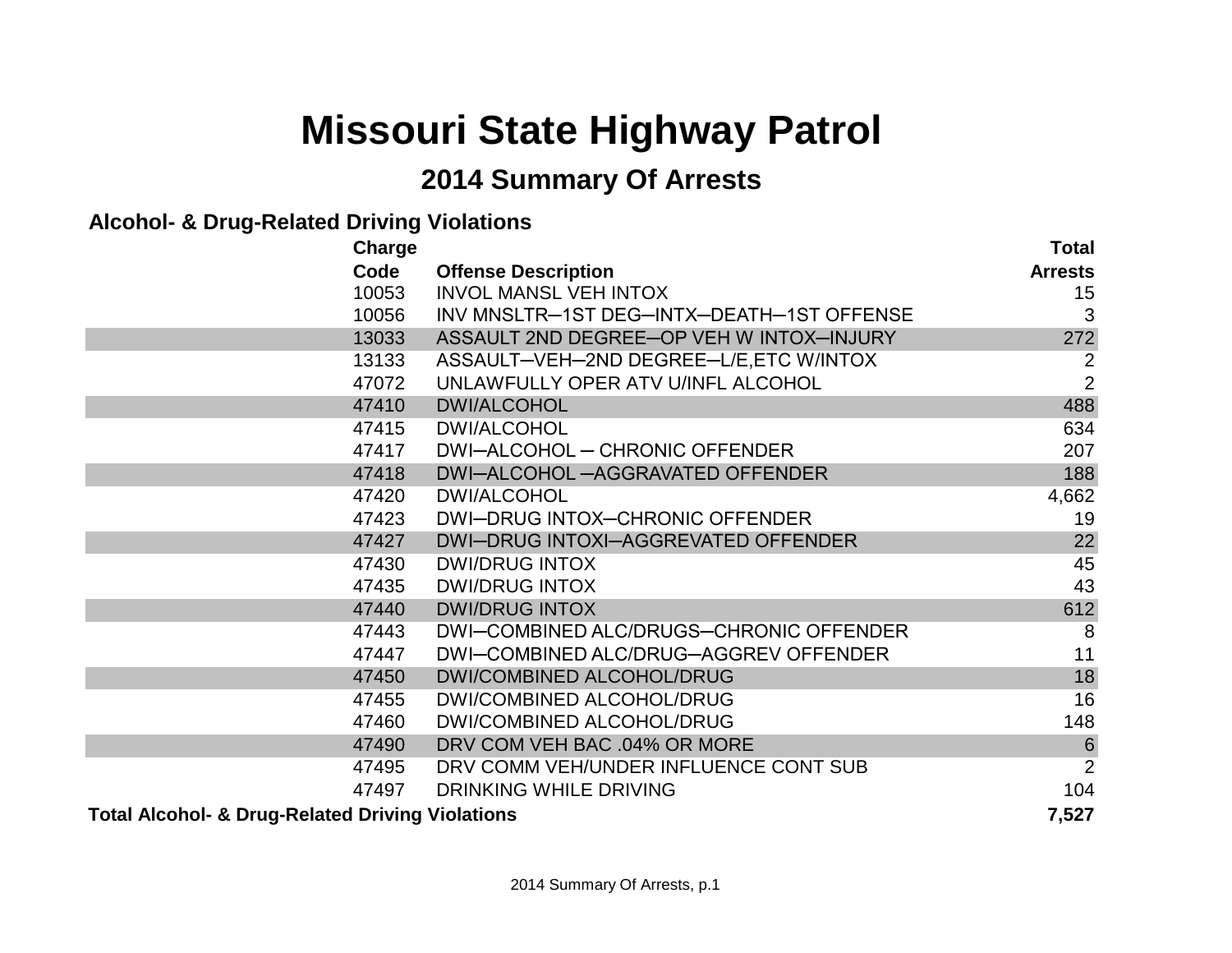#### **Commercial Motor Vehicle Violations**

| <b>Charge</b> |                                                | <b>Total</b>   |
|---------------|------------------------------------------------|----------------|
| Code          | <b>Offense Description</b>                     | <b>Arrests</b> |
| 46040         | <b>MISC MOTOR CARRIER VIOLATION</b>            | 241            |
| 46113         | OPER AS COMMON CARRIER W/O CERT                | 3              |
| 46122         | OPERATE CONTRACT CARRIER W/O PERMIT            |                |
| 46166         | OPER MTR CARRIER W/O 72 HR LIC                 | 3              |
| 46243         | MTR CARR DRVR EXCEED MAX DR TIME               | 3,591          |
| 46244         | OPER AS MTR CARRIER W/O MED CERT               | 451            |
| 46257         | CIGRET W/I 25 FT VEH TRANS HAZ MAT             | 12             |
| 46263         | FAIL MARK MV TRANSPORTING HAZ MAT              | 17             |
| 46319         | COMM MV DRIVER USED RADAR DETECTOR             | $\overline{7}$ |
| 46320         | OP COMM MV HAVING RADAR DETECTOR               | 41             |
| 46373         | <b>DISP ALTERED CAB CARD</b>                   | $\overline{1}$ |
| 47371         | OPERATE CMV WHILE USING HAND-HELD MOBILE PHONE | 46             |
| 47379         | <b>OPER CMV WHILE TEXTING</b>                  | 1              |
| 48404         | OPER MCV W IMPROPER LIGHTS/REFLEC              | 502            |
| 48405         | OPER MCV WITH VISION REDUCING DAMAGE           | 752            |
| 48406         | <b>FAIL TO EQUIP MCV WITH REQ BRAKES</b>       | 4,252          |
| 48407         | MCV-FAIL PROPERLY INSTALL BATTERY              | $\overline{4}$ |
| 48503         | OPER COMMERCIAL MV W/O SEAT BELT               | 1,241          |
| 48504         | OPER MTR CARRIER VEH-UNSAFE AXLE               | 2,394          |
| 49061         | WIDTH OF VEH EXCEEDED 8 1/2 FT                 | 110            |
| 49075         | <b>VEHICLE HEIGHT EXCEEDED</b>                 | 6              |
| 49080         | <b>LGTH VEH EXC 45 FT</b>                      |                |
| 49111         | LTH OF TRACTOR/SEMITRL EXCEEDED 60             | $\overline{2}$ |
| 49121         | LTH OF TRAC/SEMITRL/TRL EXCEEDED 6             | 30             |
| 49150         | LTH SEMITRL EXC LAWFUL LMT                     | 165            |
| 49153         | <b>AUTO/BOAT TRNSPT EXC LMT</b>                | 107            |
| 49172         | <b>VIOL PROV RE LOC LOG TRK WGHT LMTS</b>      | 3              |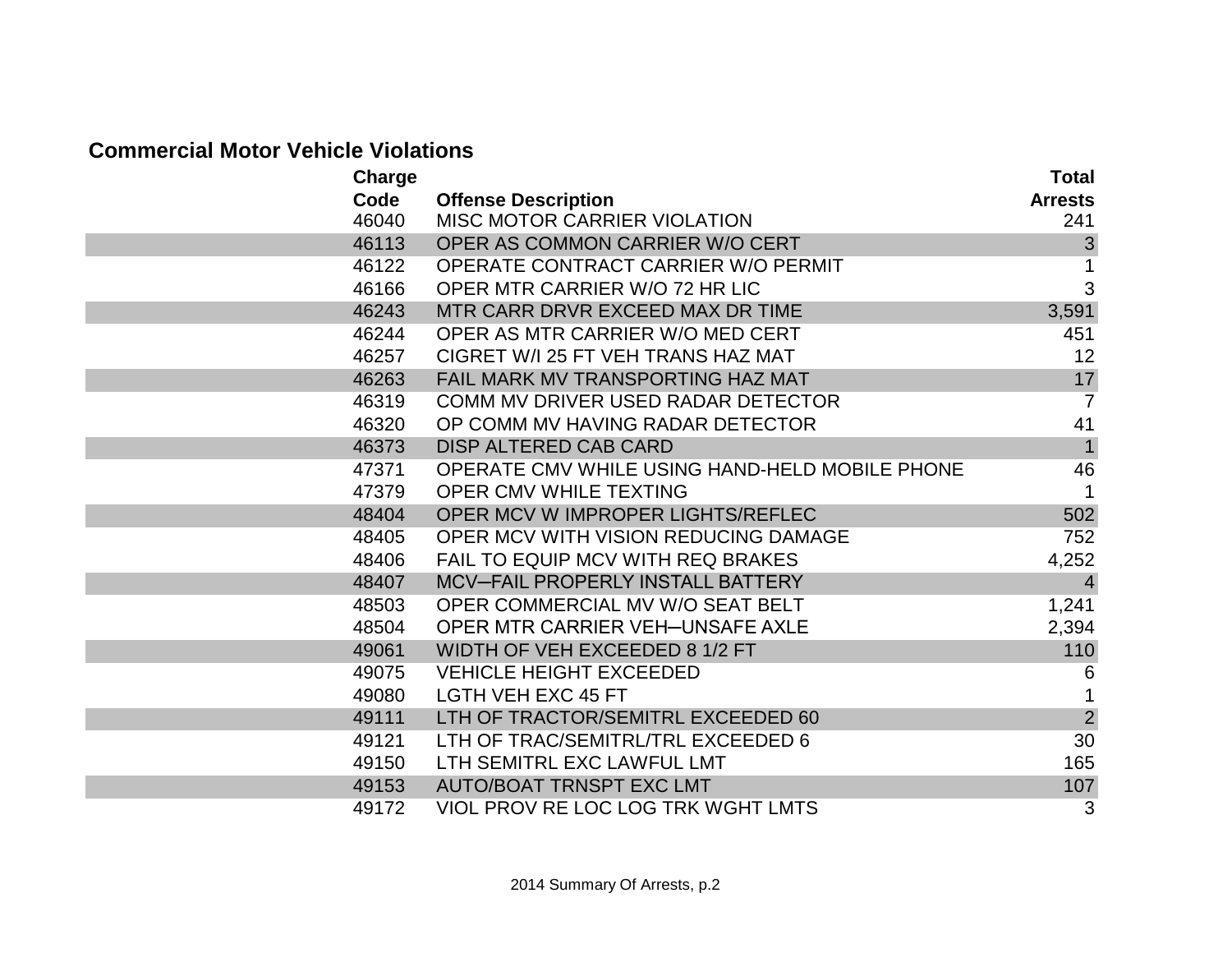#### **Commercial Motor Vehicle Violations (continued)**

| Charge                                           |                                          | <b>Total</b>   |
|--------------------------------------------------|------------------------------------------|----------------|
| Code                                             | <b>Offense Description</b>               | <b>Arrests</b> |
| 49173                                            | VIOL PROV RE LOC LOG TRK DIMEN LMTS      | 8              |
| 49195                                            | WT ON TANDEM AXLE EXCEED 34000 LBS       | 7,616          |
| 49211                                            | WT ON SINGLE AXLE EXCEED 20,000 LBS      | 396            |
| 49230                                            | WGT ON SINGLE AXLE EXCEEDED 22,000 LBS   |                |
| 49240                                            | WGT ON TANDEM AXLE EXCEEDED 36,000 LBS   | 69             |
| 49250                                            | <b>GR WGT EXC LMT-BRIDGE</b>             | 8              |
| 49260                                            | GROSS WGT EXC 80,000 LBS                 | 920            |
| 49265                                            | WGHT LIVESTCK/MILK HAULER >85,500 LBS    | $\overline{2}$ |
| 49270                                            | WGT ON AXLE GRP EXC LMT FOR IS HWY       | 240            |
| 49280                                            | WGT ON AX GRP EXC LIMIT HIGHWAT          | 128            |
| 49300                                            | WT BUS TAN AX EXC 34,000 LBS             | $\mathbf{3}$   |
| 49326                                            | <b>VIOL REG VEH TRNSP SOLID WASTE</b>    | $\overline{4}$ |
| 49361                                            | WGT ON SINGLE AXLE EXCEEDED 22,400 LBS   | 64             |
| 49366                                            | <b>VIOL PERMITS RE VEH WEIGHT LIMITS</b> | 25             |
| 49367                                            | VIOL PERMT RE WIDTH/LGTH/HGHT/SPEED      | 155            |
| 49400                                            | WGT VEH EXC LMT POSTED FOR CT RD/B       | 8              |
| 49410                                            | <b>REFUSE WEIGH OR INSP CMV</b>          | 13             |
| 49420                                            | FAIL STOP COMM MTR VEH AT WEIGH ST       | 98             |
| 49485                                            | OPERATE COMM VEH-NONCOMP-FED HAZ MAT     | 44             |
| 49550                                            | <b>IMPROPER MARKINGS</b>                 | 14             |
| <b>Total Commercial Motor Vehicle Violations</b> |                                          | 23,806         |

#### **Criminal Felonies**

| Charge |                                         | Total          |
|--------|-----------------------------------------|----------------|
| Code   | <b>Offense Description</b>              | <b>Arrests</b> |
| 10021  | <b>MURDER 1ST DEGREE</b>                |                |
| 10031  | MURDER 2ND DEGREE                       | $\mathcal{P}$  |
| 10034  | MURDER 2ND DEGREE VEHICULAR-INTOXICATED | 4              |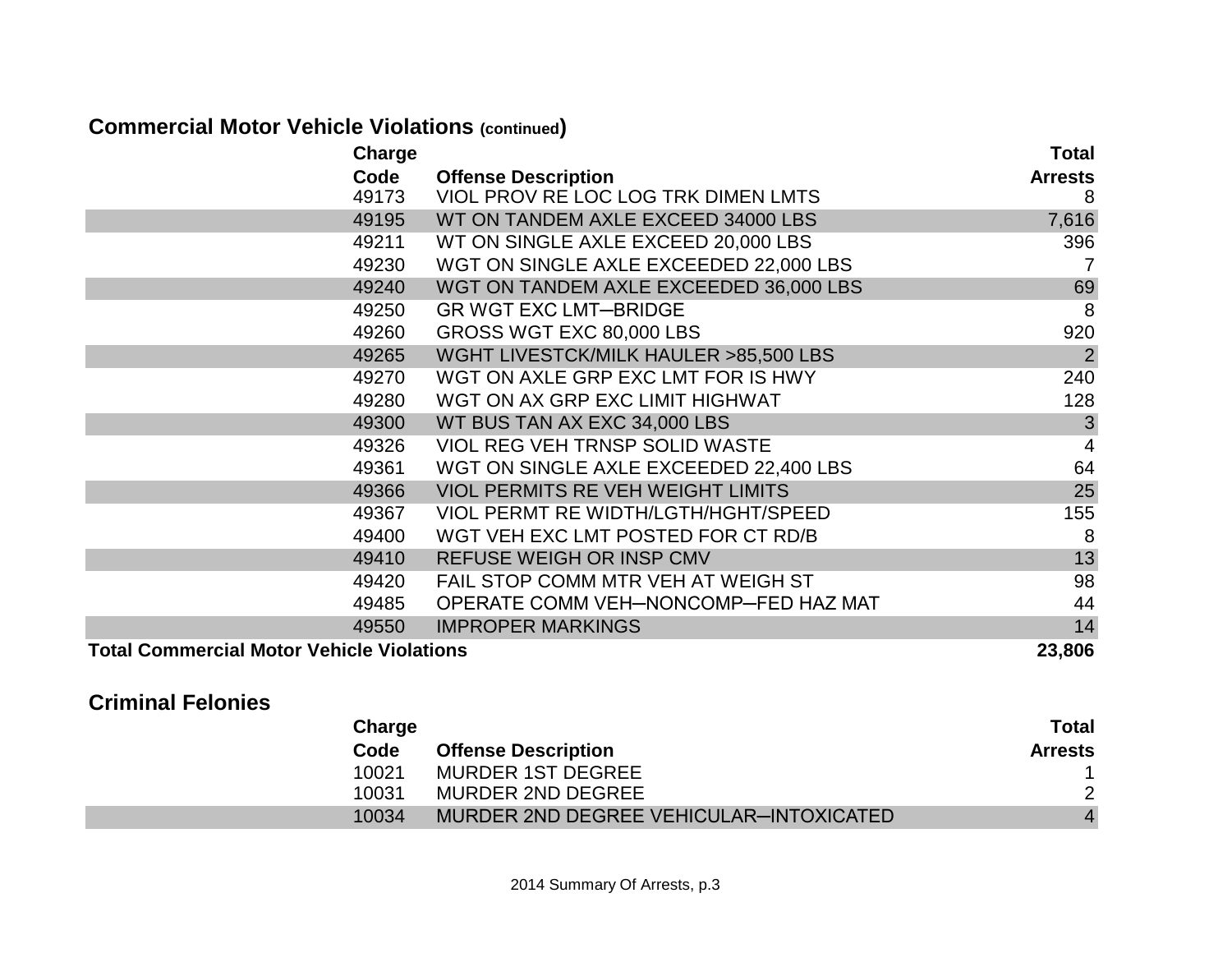| Charge |                                           | <b>Total</b>    |
|--------|-------------------------------------------|-----------------|
| Code   | <b>Offense Description</b>                | <b>Arrests</b>  |
| 10036  | MURDER 2ND DEGREE - FELONY MURDER         | 2               |
| 10051  | <b>INVOL MANSLATER-1ST DEGREE</b>         | 5               |
| 10052  | <b>INVOLUNT MANSLGTR-2ND DEGREE</b>       | $\mathfrak{S}$  |
| 10075  | INVOL MANSLAUGHTER-VESSEL-INTOXICATED     | 1               |
| 11007  | RAPE OR ATTEMPTED RAPE - 1ST DEGREE       | 1               |
| 11072  | SODOMY - 2ND DEGREE                       | $\mathbf{1}$    |
| 11095  | STATUTORY SODOMY - 1ST DEGREE             | $\overline{2}$  |
| 12010  | ROBBERY 1ST DEGREE                        | $\overline{2}$  |
| 12020  | ROBBERY 2ND DEGREE                        | $\frac{3}{8}$   |
| 13011  | <b>ASSAULT 1ST-SER PHY INJURY</b>         |                 |
| 13015  | DOMESTIC ASSAULT 1ST DEGREE               | $\mathbf{1}$    |
| 13020  | <b>ASSAULT 1ST DEGREE</b>                 | $\mathfrak{S}$  |
| 13029  | DOMESTIC ASSAULT-2ND DEGREE               | $6\phantom{1}6$ |
| 13031  | <b>ASSAULT 2ND DEGREE</b>                 | 21              |
| 13036  | ASSAULT-2ND DEGREE-INJ-OPER EMERG VEH     | $\sqrt{6}$      |
| 13100  | ASSAULT/ATMPT ON L/E, ETC.-1ST DEGREE     | 10              |
| 13103  | ASSAULT/ATMP-L/E, ETC. 2 DEGREE-WEP/INSTR | $\mathfrak{S}$  |
| 13113  | ASSAULT/ATMPT-L/E, ETC.2ND-NO WEP/INJ     | $\frac{3}{3}$   |
| 13143  | ASSAULT 2ND-L/E, ETC-APPRHEN INJ          |                 |
| 13147  | ASSAULT 2ND-L/E, ETC-CRIM NEG-RISK        | $\overline{2}$  |
| 14010  | <b>BURGLARY 1ST DEGREE</b>                | $\overline{2}$  |
| 14020  | <b>BURGLARY 2ND DEGREE</b>                | 29              |
| 14030  | POSSESSION BURGLAR TOOLS                  | 6               |
| 15020  | STEALING OF A MOTOR VEH-1ST OFFENSE       | 15              |
| 15021  | THEFT-\$500/MORE-LESS \$25,000            | 25              |
| 15023  | THEFT, STEALING OF ANY FIREARM            | $\overline{7}$  |
| 15025  | THEFT/STEAL CREDIT CARD OR LETTER         | $\frac{2}{2}$   |
| 15036  | STEALING RELATED OFFENSE-3RD OFFENSE      |                 |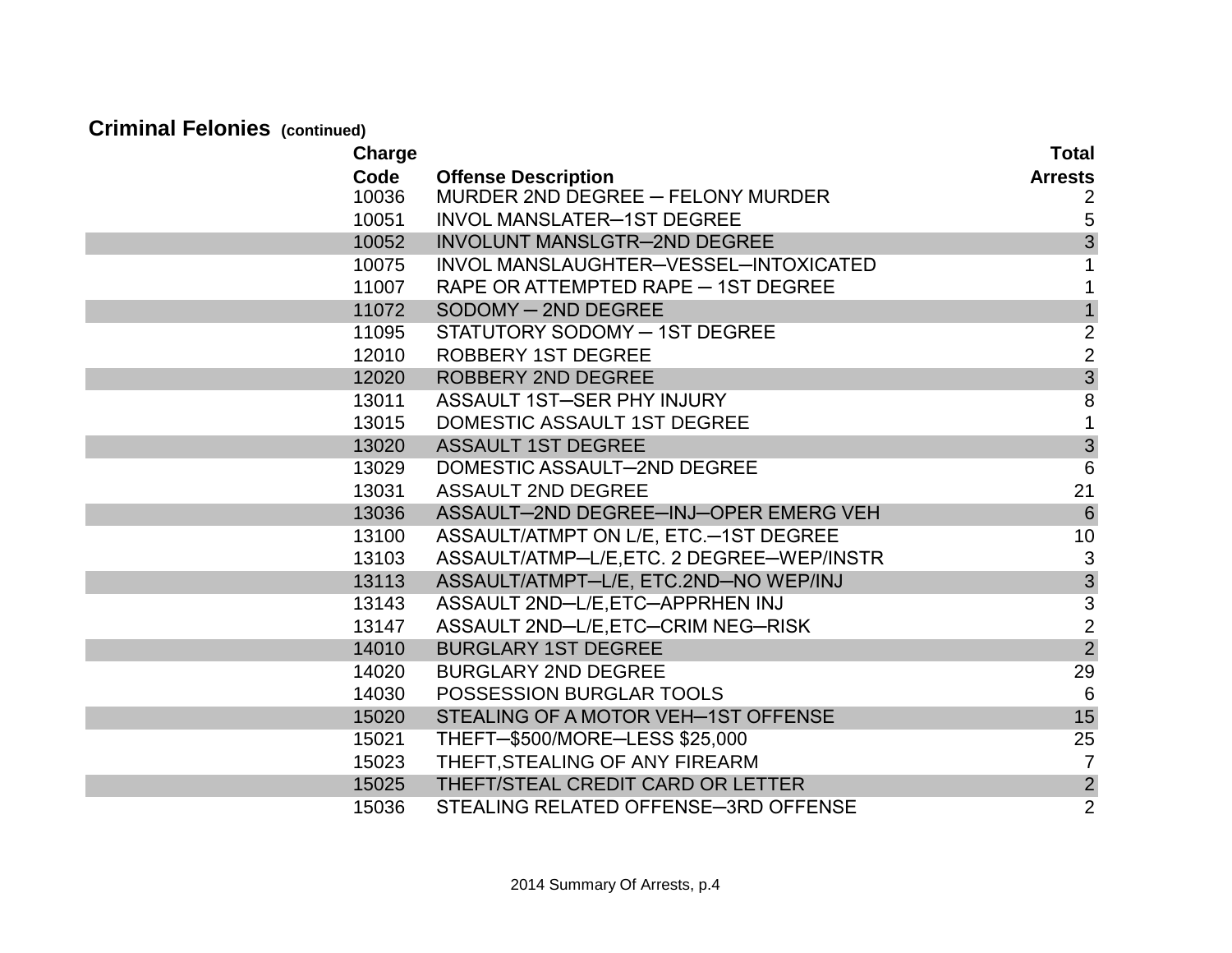| Charge |                                                  | <b>Total</b>   |
|--------|--------------------------------------------------|----------------|
| Code   | <b>Offense Description</b>                       | <b>Arrests</b> |
| 15202  | STEALING LEASED OR RENTED PROP                   |                |
| 16030  | <b>FELONIOUS RESTRAINT</b>                       | $9\,$          |
| 16080  | PARENTAL KIDNAPPING                              | $\mathbf 1$    |
| 17020  | <b>ARSON 2ND DEGREE</b>                          | $\overline{2}$ |
| 18010  | <b>FORGERY</b>                                   | 47             |
| 18011  | <b>COUNTERFEITING</b>                            | 1.             |
| 18020  | <b>POSS OF FORGING INSTRT</b>                    | 4              |
| 19013  | PASSING BAD CHECK-\$500 OR MORE                  | $\overline{c}$ |
| 19030  | FRAUD USE CREDIT/DEBIT DEVICE (\$500 OR MORE)    | $\mathbf{1}$   |
| 19173  | SALE/POSS ITEM FALSE ID                          | $\frac{2}{2}$  |
| 19192  | PROD/MANUF/SELL/DIST FRAUDULENT                  |                |
| 19251  | <b>IDENTITY THEFT/ATMPT \$50,001/MORE</b>        | 1              |
| 19255  | <b>IDENTITY THEFT/ATTEMPT \$501 TO \$5,000</b>   | 1              |
| 22107  | <b>CHILD MOLEST-1ST DEGREE</b>                   | $\overline{c}$ |
| 22363  | OFNDR LOIT 500FT PARK/POOL-2ND OFFENSE           | 1              |
| 22366  | FL TO REG SEX OFFNDR-SPC CONDS                   | 1              |
| 22370  | FL REG AS SEX OFFENDER-2ND OFFENSE               | $\mathbf{1}$   |
| 23010  | TAMP 1ST W SERV OF UTILY                         | $\mathbf 1$    |
| 23013  | <b>TAMPER WITH MOTOR VEH-1ST DEGREE</b>          | 132            |
| 23014  | TAMPER W/AIRPLANE/MTR BOAT-1ST DEGREE            | $\overline{4}$ |
| 23039  | TAMP W/MOTOR VEH-2ND DEGREE PRIOR                | $\overline{2}$ |
| 23110  | <b>PROP DAMAGE 1ST DEGREE</b>                    | 13             |
| 23116  | PROP DAMG 1ST-MV INTENT TO STEAL                 | $\overline{2}$ |
| 24013  | RECEIVING STOLEN PROPERTY                        | 10             |
| 24015  | RECEIVING STOLEN PROPERTY                        | 53             |
| 26022  | ABANDON CHILD-2ND DEGREE                         | $\overline{2}$ |
| 26045  | <b>ENDANGERING WELFARE OF A CHILD-1ST DEGREE</b> | 71             |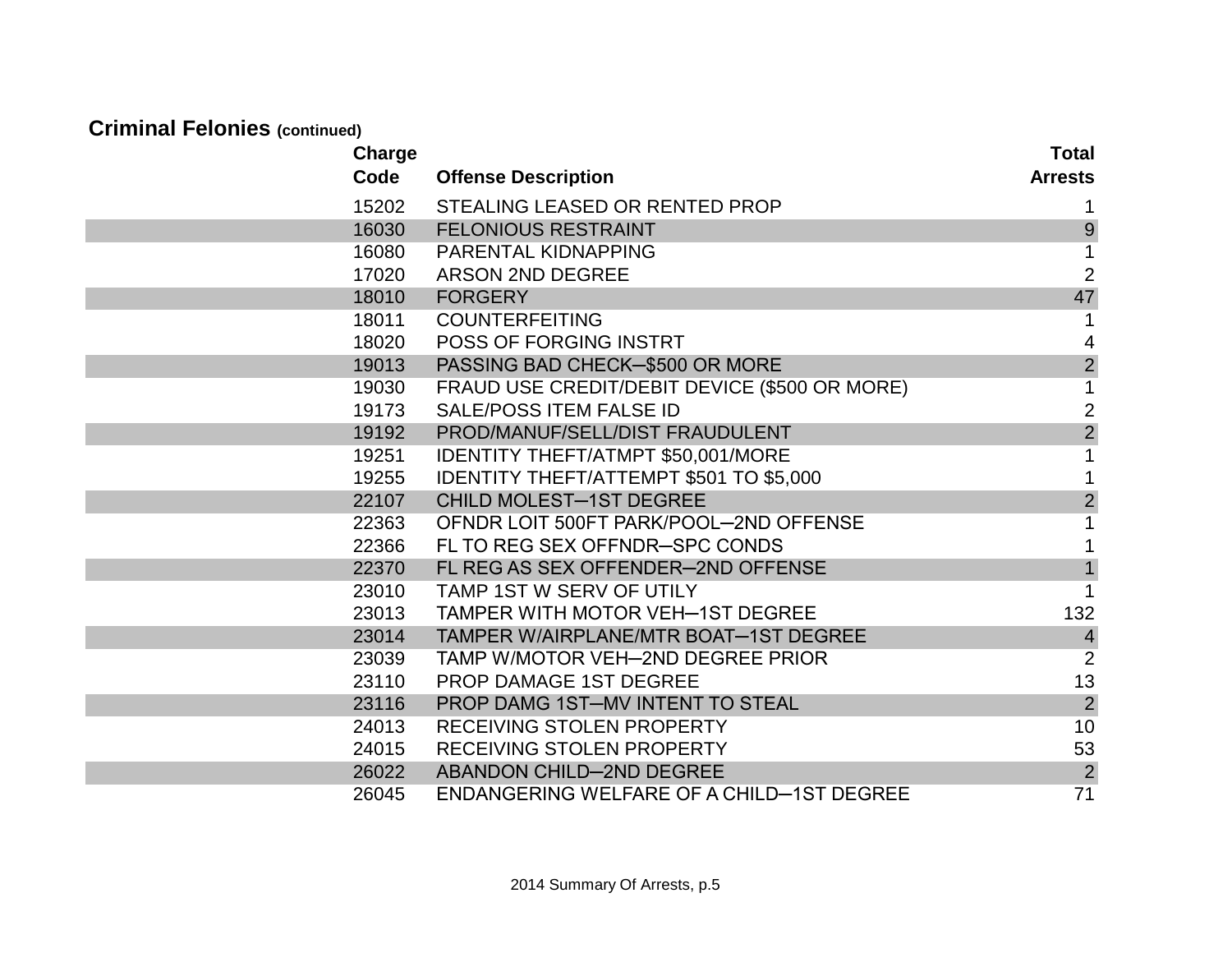| <b>Charge</b><br>Code | <b>Offense Description</b>                                                           | <b>Total</b><br><b>Arrests</b> |
|-----------------------|--------------------------------------------------------------------------------------|--------------------------------|
| 26062                 | ABUSE OR NEGLECT OF A CHILD - RESULTING IN DEATH<br>UNDER SECTION 568.060.5(2) RSMo. |                                |
| 26064                 | ABUSE/NEGLECT OF A CHILD-SEC. 568.060.5(1) RSMo.                                     | $\mathbf{1}$                   |
| 27020                 | <b>RESIST/INTERFER FEL ARR</b>                                                       | 136                            |
| 27025                 | RES ARST/DETN/STOP-RSK DTH/INJRY                                                     | 107                            |
| 28030                 | <b>ESC CUST ARR FOR FELONY</b>                                                       | $\overline{5}$                 |
| 28170                 | <b>FUGITIVE FROM OUT STATE</b>                                                       | 21                             |
| 29030                 | <b>HINDERING PROSECUTION</b>                                                         | 16                             |
| 29075                 | PERJ N/INVOL A FEL CHARG                                                             | $\overline{1}$                 |
| 29110                 | <b>TAMP PHYS EVDN-FLNY CHRG</b>                                                      | 25                             |
| 29173                 | VIOL ORDR PROTECTN ADULT-2ND OFFENSE                                                 | 1                              |
| 29230                 | TAMP/ATTEMPT-VICTIM-FELONY PROSEC                                                    | 1                              |
| 29400                 | PROBATION VIOLATION                                                                  | $\sqrt{5}$                     |
| 29405                 | <b>PAROLE VIOLATION</b>                                                              | $\,6\,$                        |
| 31010                 | <b>ARMED CRIMINAL ACTION</b>                                                         | 26                             |
| 31020                 | UNLAWFUL USE OF WEAPON                                                               | 26                             |
| 31065                 | POSSESSION OF FIREARM                                                                | 70                             |
| 31080                 | POSS/MFGR/SELL ILL WEAP                                                              | $\overline{7}$                 |
| 31135                 | POSSESSION OF EXPLOSIVE WEAPON                                                       | $\mathbf{1}$                   |
| 31147                 | SHOOT FIREARM AT MV/PERS/BLDG-PERSISTENT                                             | 1                              |
| 31163                 | POSS/DISCH LOADED FIREARM WHILE INTOX                                                | $\frac{2}{6}$                  |
| 31171                 | UNLAWFUL USE OF WEAPON-SUB 1-CARRIES CONCEAL                                         |                                |
| 31174                 | UNLAWFUL USE OF WEAPON - SUB 4 - EXHIBITING                                          | 5                              |
| 31182                 | DEL/POSS WEAPON-CORR FAC, CITY/COUNTY JAIL, PRIV                                     | $\overline{1}$                 |
| 31188                 | UNLAWFUL USE OF WEAPON - SUB 11 - POSSESS WEAPN                                      | $\mathbf{1}$                   |
|                       | AND FELONY CONTROL SUBSTNC                                                           |                                |
| 31195                 | DEL/POSS WEAP AT COUNTY/PRIV JAIL                                                    | 1                              |
| 32255                 | <b>KEEP MAINT PUB NUISANCE</b>                                                       | 8                              |
| 32322                 | DEL/POSS CONTR SUB-CORR FAC, CITY/COUNTY/PRIV JAIL                                   | 39                             |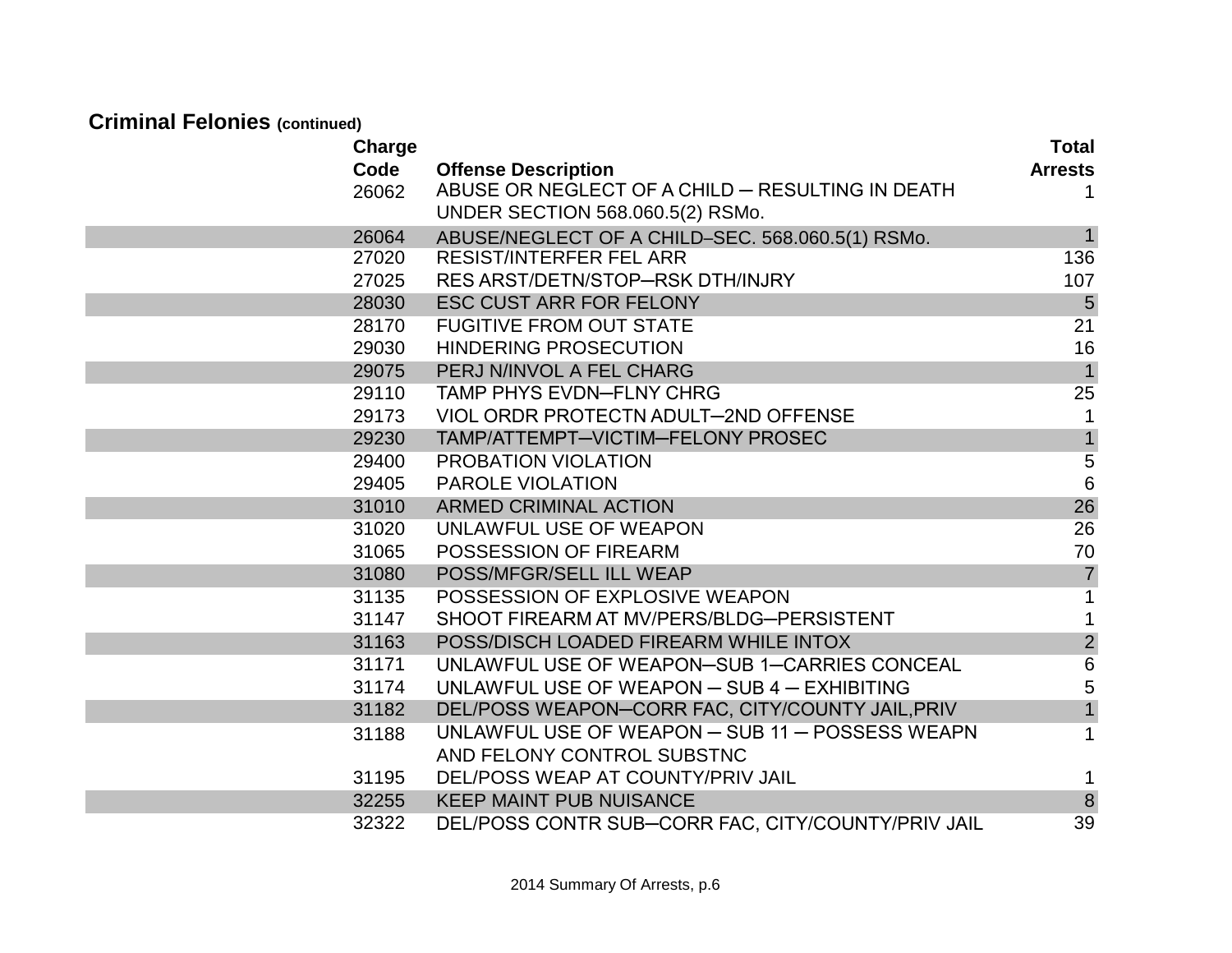|                                | Charge<br>Code<br>32327 | <b>Offense Description</b><br>CONT SUB CO/PRIV JAIL W/O PRESCRPT                                                         | <b>Total</b><br><b>Arrests</b><br>6 |
|--------------------------------|-------------------------|--------------------------------------------------------------------------------------------------------------------------|-------------------------------------|
|                                | 32450                   | POSS CONTROLLED SUBSTANCE-FELONY                                                                                         | 1,829                               |
|                                | 32452<br>32461          | POSS CNTRL SUB EXCPT 35G>CANBNOID<br>MANUFACTURE CONTROLLED SUBSTANCE-IN RESIDENCE<br>W/ CHILD/OR IN 2,000' OFSCHOOL/BUS | 24<br>3                             |
|                                | 32465                   | <b>DIST DEL MANUF CONTR SUB</b>                                                                                          | 359                                 |
|                                | 32470<br>32475          | DIST DEL/U/5 GRAMS MARIJ<br><b>DIST CONT SUB TO MINOR</b>                                                                |                                     |
|                                | 32485                   | DIST CNT SUB NEAR SCHOOL                                                                                                 | $\mathbf{1}$                        |
|                                | 32486<br>32487          | <b>DIST CONT SUBS-GOV HOUSE</b><br><b>PROV MATRLS-ILL PROD C/S</b>                                                       | 6<br>$\mathbf{1}$                   |
|                                | 32488                   | DRUG TRAF/ATMPT-1ST DEGREE>STAT AMT                                                                                      | 23                                  |
|                                | 32490                   | TRAFFIC IN DRUGS/ATTEMPT-1ST DEGREE                                                                                      | 8                                   |
|                                | 32495                   | TRAFFIC IN DRUG/ATTEMPT-2ND DEGREE                                                                                       | 14                                  |
|                                | 32497                   | DRUG TRAF/ATTEMPT-1ST DEGREE-W/I MV                                                                                      | 16                                  |
|                                | 32498                   | TRAF DRG/ATMP TRAF 2ND ECSTACY/METH                                                                                      | 1                                   |
|                                | 32500                   | <b>TRAFFIC IN DRUG/ATTEMPT-2ND DEGREE</b>                                                                                | $\bf 8$                             |
|                                | 32506                   | <b>DRUG PARAPH AMPHET/METH</b>                                                                                           | 223                                 |
|                                | 32510                   | DELIVER DRUG PARAPHERNALIA                                                                                               | 3                                   |
|                                | 32520                   | DEL MANUF CONT IMIT DRUG                                                                                                 | 4                                   |
|                                | 32526<br>32566          | POSS EPHEDRINE-MAN METH/AMPHET<br><b>CREATE/ALTER CHEM TO C/S</b>                                                        | 33<br>10                            |
|                                | 36048                   | ABANDONMENT OF A CORPSE                                                                                                  | 1                                   |
|                                | 51050                   | BRIBERY OF A PUBLIC SERVANT                                                                                              | $\overline{c}$                      |
|                                | 55255                   | POSS COUNTERFEIT NOTES                                                                                                   | $\mathbf{1}$                        |
|                                | 55350                   | <b>VIOL FED NARCOTIC LAWS</b>                                                                                            | $\overline{2}$                      |
|                                | 59124                   | POSS ANHYDR AMMON-NONAPPRV CNTR                                                                                          | $\overline{4}$                      |
| <b>Total Criminal Felonies</b> |                         |                                                                                                                          | 3,654                               |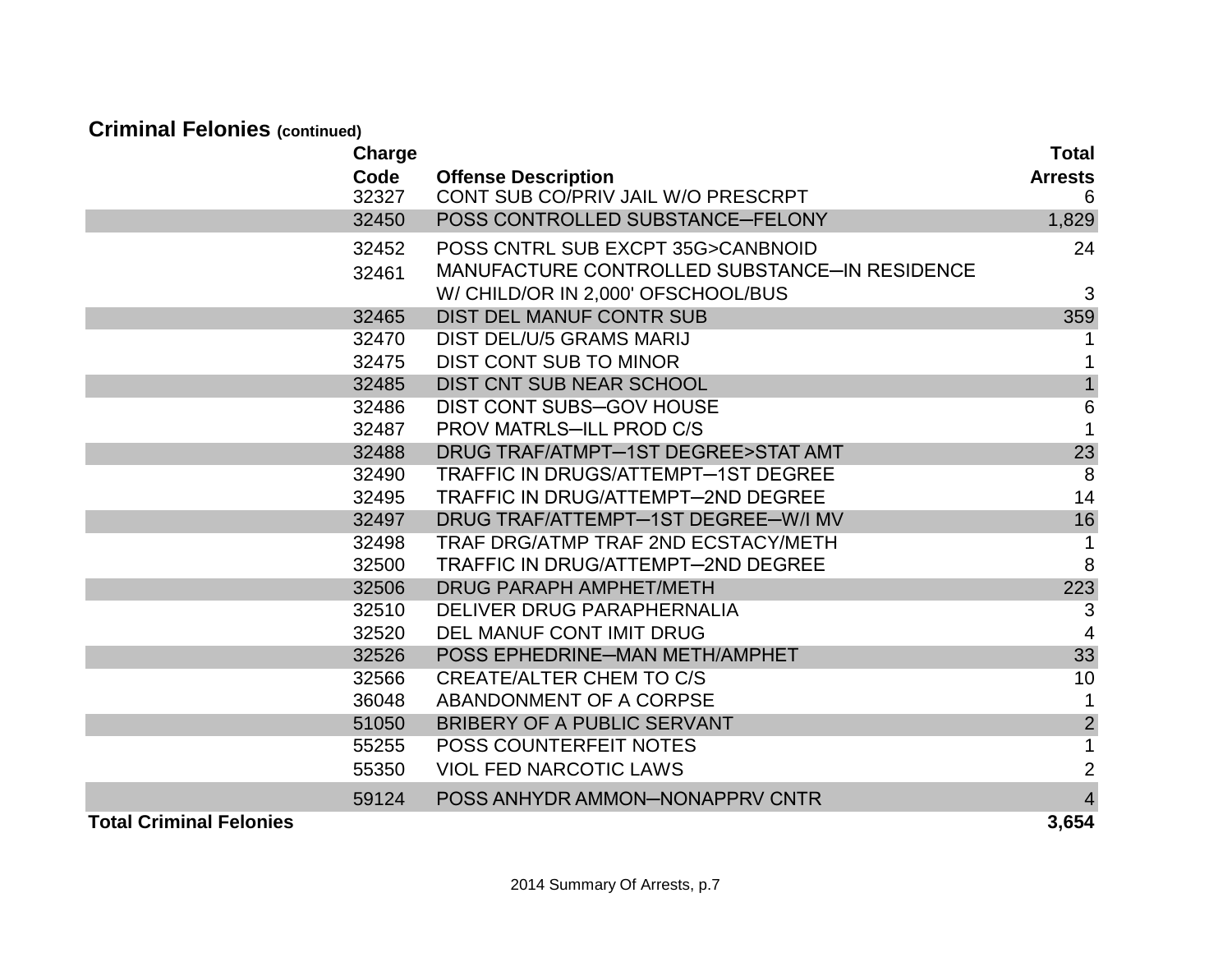#### **Criminal Misdemeanors**

| <b>Charge</b><br>Code<br>11053 | <b>Offense Description</b><br>SEXUAL MISCONDUCT - 1ST DEGREE - 1ST OFFENSE | <b>Total</b><br><b>Arrests</b> |
|--------------------------------|----------------------------------------------------------------------------|--------------------------------|
| 11055                          | SEXUAL MISCONDUCT - 2ND DEGREE                                             |                                |
| 13019                          | DOM ASSAULT-3RD DEGREE-1ST/2ND OFFENSE                                     | 21                             |
| 13041                          | ASSAULT 3RD DEGREE-SUBD 1, 2, 4, & 6                                       | 24                             |
| 13051                          | ASSAULT 3RD DEGREE-SUBD 3 & 5                                              | 12                             |
| 13117                          | ASSAULT 3RD DEGREE-L/E, ETC-PHYS INJURY                                    | $\overline{7}$                 |
| 13126                          | ASSAULT/ATMPT 3RD DEGREE-L/E, ETC-PHYS CON                                 | 32                             |
| 13131                          | ASSAULT 3RD DEGREE-L/E.ETC.-APREH INJ                                      | 5                              |
| 15000                          | THEFT LESS THAN \$500-1ST OFFENSE                                          | 34                             |
| 15001                          | <b>STEALING MOTOR FUEL</b>                                                 | 6                              |
| 15204                          | STEALING LEASED OR RENTED PROP                                             |                                |
| 19023                          | PASSING BAD CHECK-LESS THAN \$500                                          | $\mathbf{1}$                   |
| 19044                          | FRAUD USE CREDIT/DEBIT-LESS \$500                                          | 1                              |
| 19193                          | POSS FRAUD DOC/COPY/MOBILE IMAGE AS INS ID CARD                            | 7                              |
| 19260                          | IDENTITY THEFT/ATTEMPT(UP TO \$500)-1ST OFFENSE                            | $\overline{4}$                 |
| 19262                          | <b>IDENTITY THEFT/ATTEMPT-1ST OFFENSE</b>                                  | 39                             |
| 19505                          | FRAUD/DECEPTION-LICENSE EXAM                                               |                                |
| 20080                          | <b>POSS GAMBLING DEVICE</b>                                                |                                |
| 20085                          | FALSE ID-GAMB BOAT-2ND OR SUB OFFENSE                                      |                                |
| 20090                          | FALSE ID-GAMB BOAT-1ST OFFENSE                                             | 157                            |
| 20227                          | PERS UND 21-ATT WAGR-1ST OFFENSE                                           | 10                             |
| 20231                          | AID PERS UND 21-WAGR-1ST OFFENSE                                           | $\mathfrak{S}$                 |
| 22012                          | SEX MISCONDUCT-2ND DEGREE-P/O                                              | $\overline{2}$                 |
| 23032                          | TAMP W/ PROPERTY-2ND DEGREE                                                | $\overline{3}$                 |
| 23041                          | TAMPER W/ MOTOR VEHICLE-2ND DEGREE                                         | 26                             |
| 23136                          | PROPERTY DAMAGE 2ND DEGREE                                                 | 25                             |
| 24026                          | <b>RECEIVING STOLEN PROPERTY</b>                                           | 56                             |
| 24047                          | ALTER/REMOVE ITEM NUMBER <\$500                                            | $\mathbf 1$                    |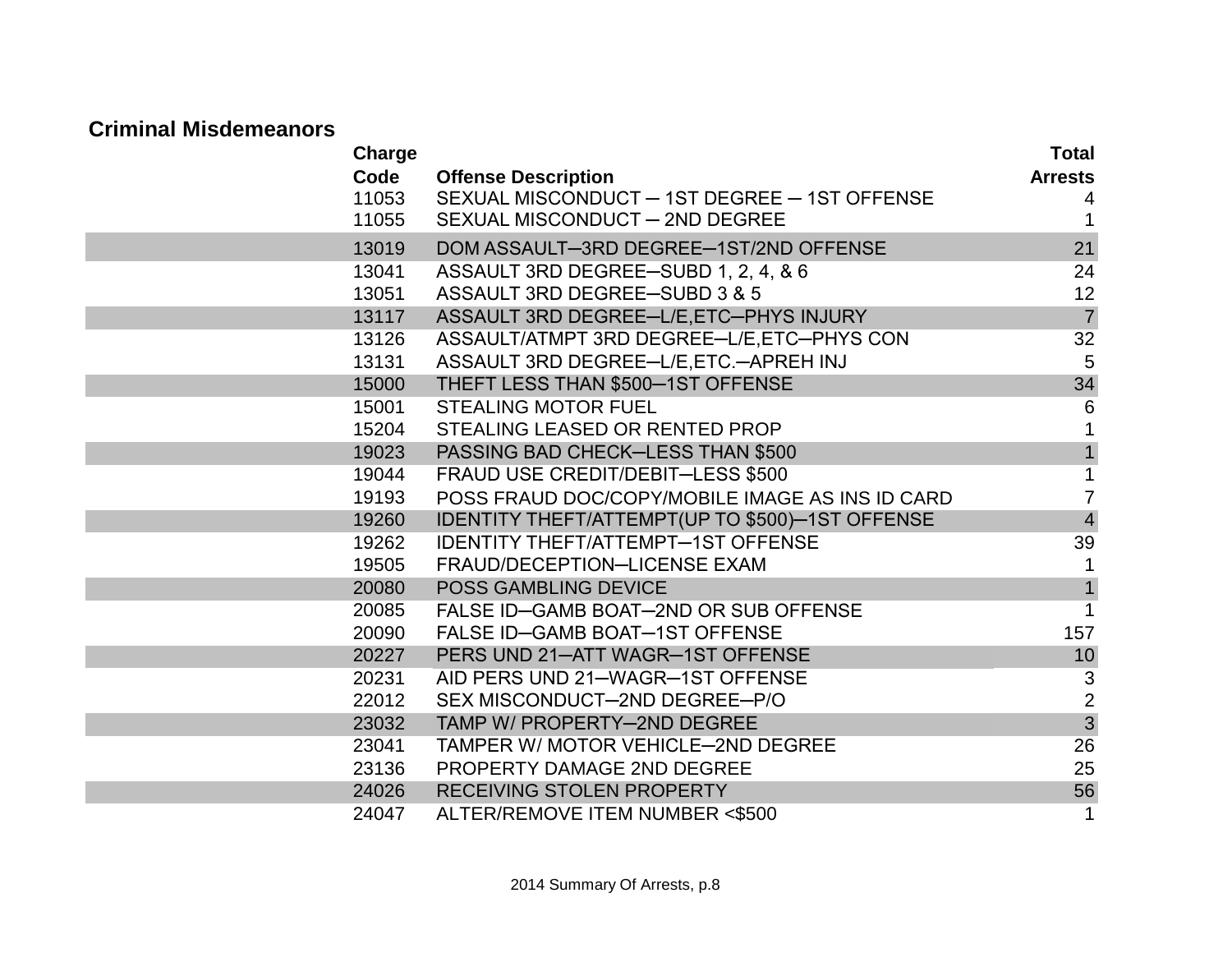#### **Criminal Misdemeanors (continued)**

| <b>Charge</b><br>Code | <b>Offense Description</b>                        | <b>Total</b><br><b>Arrests</b> |
|-----------------------|---------------------------------------------------|--------------------------------|
| 26050                 | <b>ENDNG WELFARE OF CHILD-2ND DEGREE</b>          | 38                             |
| 26057                 | <b>ENDGR CHILD-2ND DEGREE INTOX/BAC VEHICULAR</b> | 232                            |
| 27012                 | <b>MAKING FALSE REPORT</b>                        | 23                             |
| 27040                 | <b>RESIST/INTERFERE ARREST</b>                    | 166                            |
| 27060                 | <b>REFSL TO IDENT AS A WIT</b>                    | $\overline{2}$                 |
| 27075                 | <b>FAIL TO OBEY DEP SHERIFF/SHERIFF</b>           | $\overline{2}$                 |
| 27078                 | FAIL STOP/OBEY SIGNAL OF LAW ENFCMNT              | $\overline{4}$                 |
| 27080                 | <b>RESIST PTRL MBR-DISCHARGE DUTIES</b>           | 12                             |
| 27088                 | <b>RESIST/OPPOSE LAW ENFC IN DUTIES</b>           | $\mathbf 1$                    |
| 27090                 | <b>DISOBEY DIRECTION-PTRLMN</b>                   | 11                             |
| 28040                 | <b>ESCAPE FROM CUSTODY</b>                        | $\overline{1}$                 |
| 28175                 | <b>FUGITIVE FROM OUT-OF-STATE</b>                 | $\mathbf{1}$                   |
| 29040                 | <b>HINDERING PROSECUTION</b>                      | 5                              |
| 29080                 | MK FLSE AFDVT PUB SERVT                           | $\overline{1}$                 |
| 29101                 | <b>MAKING FALSE DECLARATION</b>                   | $\overline{4}$                 |
| 29120                 | <b>TAMP PHYS EVIDENCE</b>                         | 18                             |
| 29145                 | <b>FALSE IMPERSONATION LAW ENF OFFR</b>           | $\overline{1}$                 |
| 29152                 | <b>FALSE IMPERSONATION</b>                        | 10                             |
| 29171                 | INTERFERENCE WITH LEGAL PROCESS                   |                                |
| 29175                 | <b>VIOL ORDER PROTECTION FOR ADULT</b>            | 21                             |
| 29177                 | VIOL CHILD PROTCTN ORDR-1ST OFFENSE               |                                |
| 29342                 | OBSTRUCT-GOVERNMENT OPERATION                     |                                |
| 29385                 | <b>FAILURE TO APPEAR - MISDEMEANOR</b>            | 12                             |
| 29395                 | <b>FAILURE TO APPEAR - INFR/ORD</b>               | $5\phantom{.0}$                |
| 29406                 | PROB/PAROLE VIOLATION                             | $\overline{\mathbf{4}}$        |
| 31037                 | UNLAWFUL USE OF WEAPON-SUBS 6, 7, & 8             | $\overline{5}$                 |
| 31090                 | POSS/MFGR/SELL ILL WEAP                           | 18                             |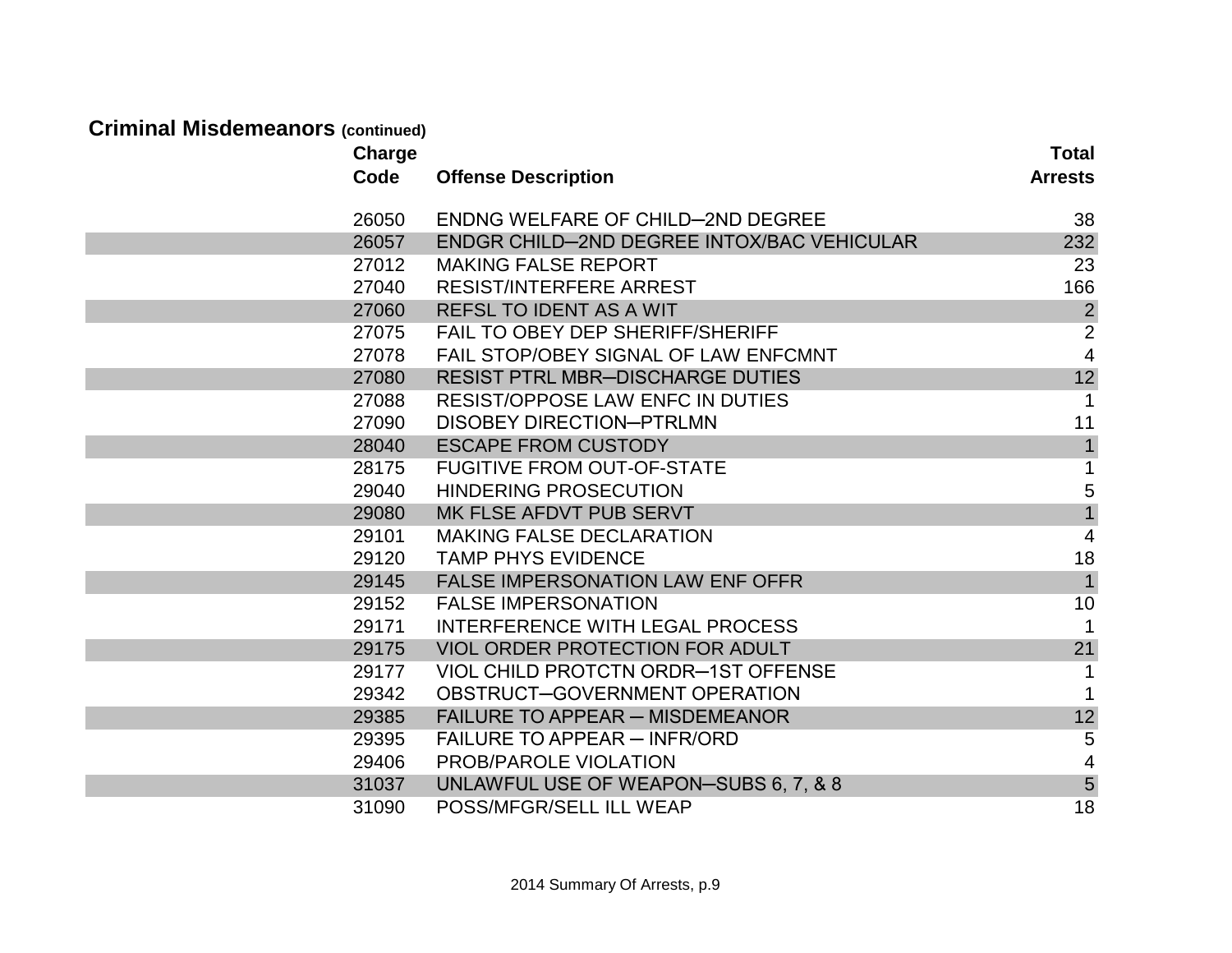#### **Criminal Misdemeanors (continued)**

| <b>Charge</b> |                                                   | <b>Total</b>   |
|---------------|---------------------------------------------------|----------------|
| Code          | <b>Offense Description</b>                        | <b>Arrests</b> |
| 31112         | POSSESSION OF A DEFACED FIREARM                   | 8              |
| 32457         | MISD-POSS UP TO 35 GRAMS MARIJUANA                | 4,082          |
| 32459         | POSS UP TO 35 GRMS SYN CNNBNOID                   | 239            |
| 32504         | UNLAWFUL USE DRUG PARAPHERNALIA                   | 4,506          |
| 32515         | POSS IMIT CONTROL DRUGS                           | 16             |
| 32614         | PURC/REC/ACQ > 9GM DRUGS-30 DAYS                  |                |
| 33022         | <b>GIVE FALS AGE WHEN UNDER 21</b>                |                |
| 33030         | <b>SUPPLY LIQ MIN/INTOX PER</b>                   | 59             |
| 33033         | FAIL-STOP PERS<21 DRK/POS LIQ-2ND/SUB OFFENSE     | $\overline{2}$ |
| 33037         | FAIL-STOP PERS<21 DRK/POSS LIQUOR                 | 3              |
| 33040         | MINR PUR/ATMP PUR/POSS LIQ-1ST OFFENSE            | 406            |
| 33041         | MINR POSS PUR/ATMP LIQ-2ND/SUB OFFENSE            | 6              |
| 33045         | MINR INTOX/BAC > .02%-1ST OFFENSE                 | 464            |
| 33046         | MINR INTOX/BAC > .02%-2ND/SUB OFFENSE             | $\overline{7}$ |
| 34011         | PEACE DIST-SEC-SUBS OFFENSE                       | $\overline{2}$ |
| 34013         | PEACE DISTURBANCE - 1ST OFFENSE                   | 28             |
| 34020         | <b>PRIVATE PEACE DIST</b>                         | $\mathbf{1}$   |
| 34030         | <b>REFUSAL TO DISPERSE</b>                        | 1              |
| 34039         | DISRUPT HOUSE WORSHIP-1ST OFFENSE                 |                |
| 34042         | UNLAWFUL ASSEMBLY                                 | 18             |
| 34080         | <b>BREACH PEACE BUS TERM</b>                      |                |
| 36060         | <b>LITTERING</b>                                  | 246            |
| 36116         | THROW FIRWRKS FROM/INTO MTR VEH                   | $\mathbf{1}$   |
| 36185         | SELL/PROV/DIST TOBACCO/ALT NICOTINE/VAPOR PRODUCT |                |
|               | TO <18-1ST OR 2ND OFFENSE                         | $\overline{2}$ |
| 36530         | ANIMAL NEGLECT OR ABANDONMENT-1ST OFFENSE         | $\mathbf{1}$   |
| 36540         | ANIMAL ABUSE-1ST OFFENSE                          | $\overline{4}$ |
| 37115         | EVAS TX MOTOR FUEL W DYE                          | 4              |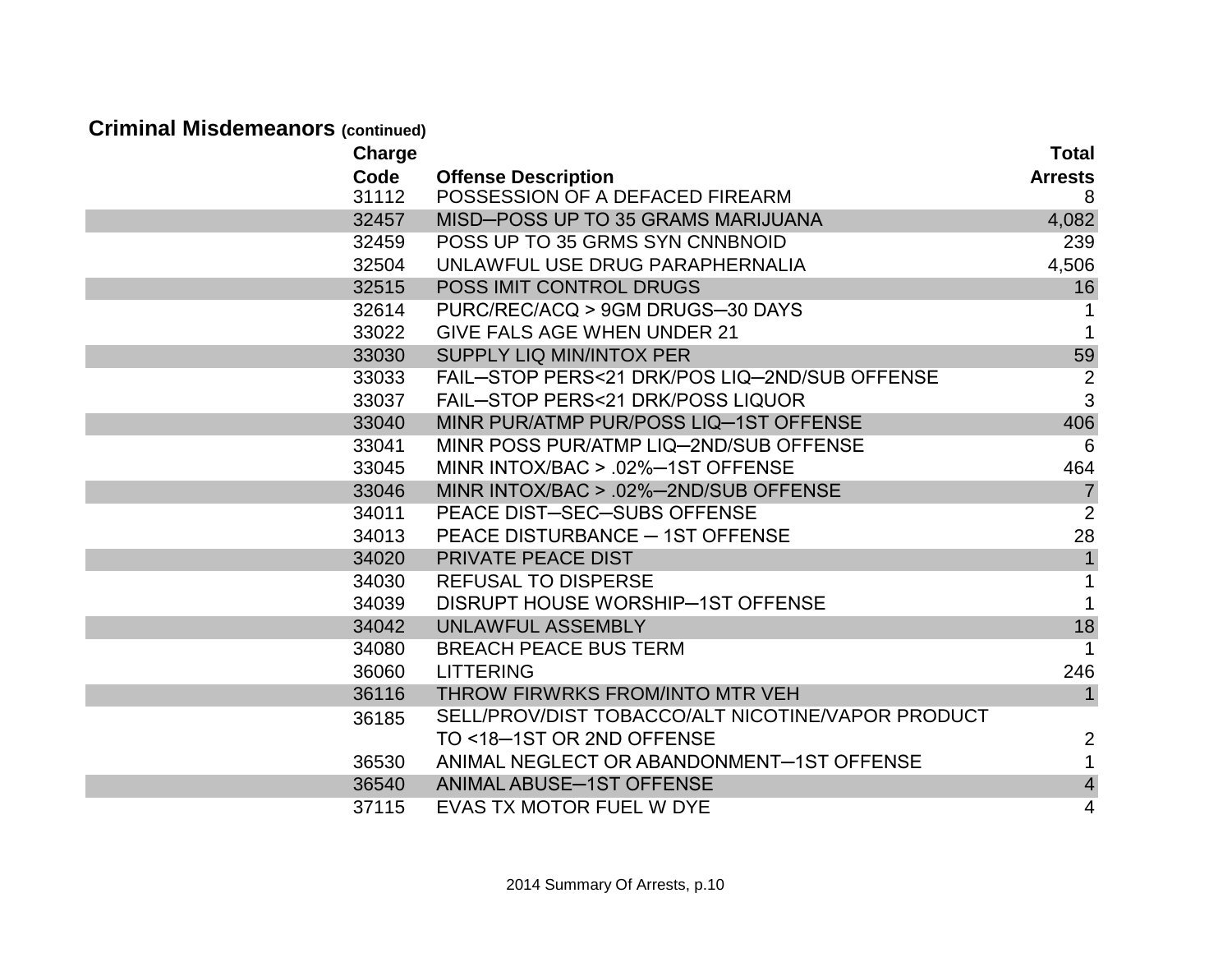#### **Criminal Misdemeanors (continued)**

| Charge                             |                                                     | <b>Total</b>   |
|------------------------------------|-----------------------------------------------------|----------------|
| Code                               | <b>Offense Description</b>                          | <b>Arrests</b> |
| 37117                              | <b>MV FUEL TAX EVASION</b>                          |                |
| 39030                              | <b>TAKING WILDLIFE ILLEGALLY</b>                    | 3              |
| 39310                              | HUNT/FISH W SUSP/REV PERMIT                         |                |
| 39400                              | <b>VIO NONDESIGNATED AREA</b>                       | 5              |
| 39500                              | <b>FAIL PRODUCE FISHING LIC</b>                     | $\overline{7}$ |
| 48878                              | DR W PLACARD-REAR VIEW MIRROR                       | 44             |
| 54710                              | OPR MTR VEH NON-DESIGNATED AREA                     |                |
| 54740                              | <b>LITTER WATERS-STATE PARK</b>                     |                |
| 55030                              | <b>VIOL U.S. IMMIGRATION LAW</b>                    | 9              |
| 57001                              | TRESPASSING-1ST DEGREE-GAMBLING BOAT                | 374            |
| 57042                              | TRESPASS-1ST DEGREE                                 | 272            |
| 57060                              | TRESPASSING-2ND DEGREE                              | 22             |
| 59035                              | DEL/POSS ITEM PROHIBITED-CORR FAC, CITY/COUNTY JAIL |                |
| 99045                              | <b>DETAIN FOR MENTAL HEALTH</b>                     | $\overline{2}$ |
| 99050                              | <b>CONVEYED UNFIT PERSON</b>                        | 8              |
| <b>Total Criminal Misdemeanors</b> |                                                     | 11,946         |

# **Driver License & Safety Responsibility**

| Charge |                                  | <b>Total</b>   |
|--------|----------------------------------|----------------|
| Code   | <b>Offense Description</b>       | <b>Arrests</b> |
| 46022  | DW-OWNER'S REGISTRATION-SUSP/REV |                |
| 46611  | DWR-ASSISTING WITH LIC APP FRAUD | 6              |
| 46618  | <b>VIO INT LIC/TEMP PERMIT</b>   | 262            |
| 46623  | OPR VEH W/O NEW LICENSE          | 86             |
| 46627  | POSS SUSPENDED/REVOKED LIC       | 58             |
| 46630  | DISPL DRI LIC OF OTHER           | 26             |
| 46635  | LOANED DRI LIC TO OTHER          | 11             |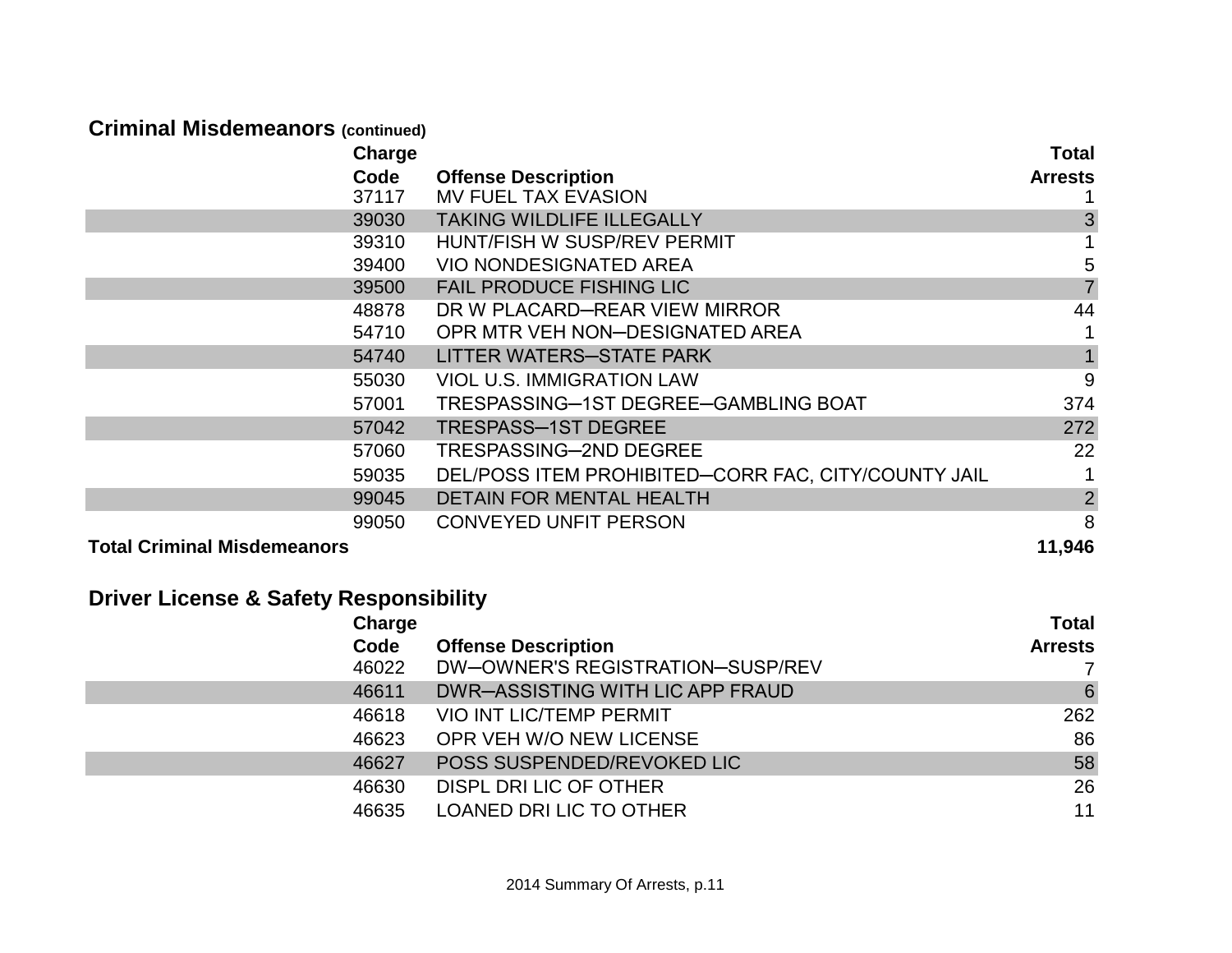#### **Driver License & Safety Responsibility (continued)**

| Charge |                                               | <b>Total</b>    |
|--------|-----------------------------------------------|-----------------|
| Code   | <b>Offense Description</b>                    | <b>Arrests</b>  |
| 46645  | LET CHILD UNDER 16 DRIVE                      | 17              |
| 46650  | LET UNAUTH PERSON DRIVE                       | 86              |
| 46671  | ALTERED OPR LIC/ID CARD                       | $\mathbf{3}$    |
| 46680  | UNDER 21 POSS ILLEGAL ID                      | 14              |
| 46700  | DR CMV W/O CDL IN POSSESSION                  | $5\phantom{.0}$ |
| 46703  | DR CMV W/O PROPER LIC/ENDORSEMENT             | 43              |
| 46705  | DR CMV W/O COMM MV DRIVER LICENSE             | 126             |
| 46707  | VIOL OPR LIC RESTRIC W OPR CMV                | 29              |
| 46712  | DR CMV WHILE LIC REV-2ND/3RD OFFENSE          | $5\overline{)}$ |
| 46714  | DR CMV-DR DISQUALIFIED-OP CMV                 | 69              |
| 46716  | DR CMV-CDL-REV/SUSP/CANC                      | 245             |
| 46730  | DWR/DWS FOR VIOL SECTION 302,304.17 RSMo.     | 3               |
| 46740  | DWR/DWS FOR VIOL SECTION 577.041.10 RSMo.     | $\overline{1}$  |
| 46750  | DWR/DWS FOR VIOL SECTION 577.041.11 RSMo.     | 2               |
| 46760  | OPER MV W/O VALID DL - 1ST OFFENSE            | 6,844           |
| 46762  | OPER MV W/O VALID DL - 2ND OFFENSE            | 596             |
| 46764  | OP MTRCYCL W/O VALID DL-1ST OFFENSE           | 401             |
| 46766  | OP MTRCYCL W/O VALID DL-2ND OFFENSE           | 12              |
| 46768  | <b>PRMT INVLD LCNSEE OPR CYCL-1ST OFFENSE</b> | $\mathbf{3}$    |
| 46770  | OP MV W/ANOTHER'S PRMT/DL-1ST OFFENSE         | $\,6\,$         |
| 46772  | PRMT INVLD LCNSE OP CYCL-2ND/SUB OFFENSE      | 1               |
| 46774  | OP MV W ANOTHER'S PMT/DL-2ND/SUB OFFENSE      | $\mathbf{1}$    |
| 46776  | DWR/DWS-1ST OFFENSE                           | 7,855           |
| 46778  | DWR/DWS-2ND OR SUB OFFENSE                    | 1,675           |
| 46780  | <b>DWR/DWS</b>                                | 624             |
| 46810  | <b>MISREP ACCIDENT INFO DOR</b>               | 2               |
| 46818  | DR WH DRIVER LICENSE SUSP/REV                 | 90              |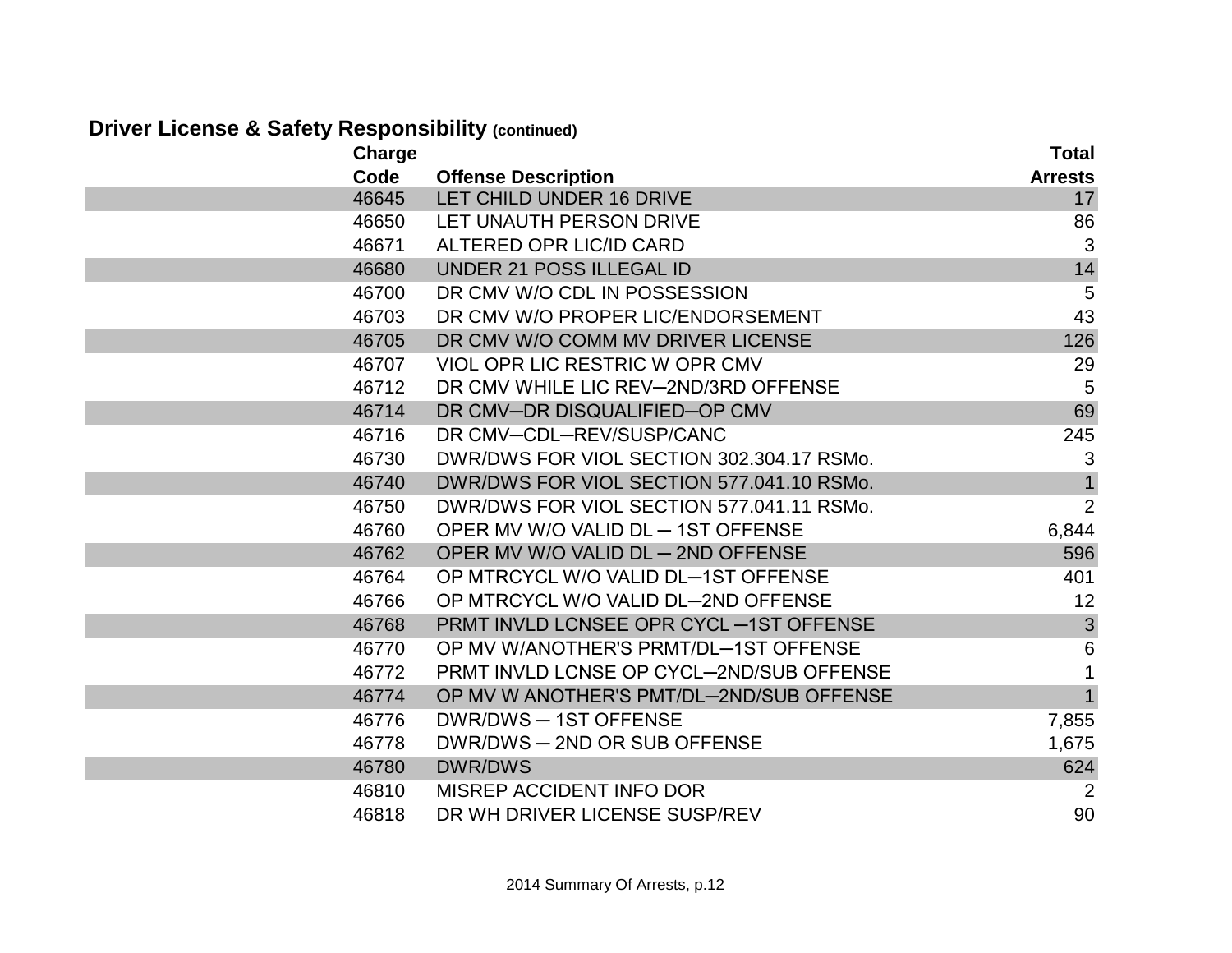#### **Driver License & Safety Responsibility (continued)**

| Charge                                                  |                                                                                           | <b>Total</b>   |
|---------------------------------------------------------|-------------------------------------------------------------------------------------------|----------------|
| Code                                                    | <b>Offense Description</b>                                                                | <b>Arrests</b> |
| 46830                                                   | <b>REF SURRENDER D/L TO DOR</b>                                                           | 3              |
| 46836                                                   | FAILURE OF OWNER/OPERATOR TO OPERATE MV WO<br><b>MAINTAINING FINANCIAL RESPONSIBILITY</b> | 27,550         |
| 46838                                                   | OP OTHRS MV W/ NO FINANCL RESP                                                            | 1,705          |
| 46863                                                   | <b>INV EVIDENC-LIABIL INSUR</b>                                                           | 124            |
| 46865                                                   | <b>INVALID INSURANCE CARD</b>                                                             | 4              |
| 47359                                                   | FAIL TO COMPLY WITH CONDITION OF RESTRICTED<br>DRIVERS LICENSE FOR VISION                 | 49             |
| 47366                                                   | <b>VIOL RESTRICTION ON LIC</b>                                                            | $\overline{2}$ |
| 47369                                                   | <b>VIOL RESTRICTION ON LIC</b>                                                            | 3              |
| 47533                                                   | UNLWFLY OPER LOW-SPD VEH W/O FINCL RESP                                                   | 2              |
| 49495                                                   | OP CMV-ISSUANCE TIL EXPIRES-1ST OFFENSE                                                   | 3              |
| <b>Total Driver License &amp; Safety Responsibility</b> |                                                                                           | 48,659         |

#### **Hazardous Vehicle Condition Violation**

| Charge |                                     | <b>Total</b>   |
|--------|-------------------------------------|----------------|
| Code   | <b>Offense Description</b>          | <b>Arrests</b> |
| 47350  | DR FAIL SECURE-BOOSTER/SEAT BELT    | 301            |
| 47355  | DR FAIL SECURE-RESTRAINT/BOOSTER    | 2,143          |
| 47367  | DRV/FRNT PASGR FAIL WEAR SEAT BELT  | 63,477         |
| 47368  | OPR/PSGR<18-TRUCK-NO SAFETY BELT    | 91             |
| 47370  | DRVR FAIL SEC CHLD <16 RESTRNT      | 1,114          |
| 47389  | <b>FAILED TO DIM LIGHTS</b>         | 210            |
| 47400  | UND 18 RIDE UNENCLOSED BED OF TRUCK | 14             |
| 48001  | STOP/PARK VEHICLE IN PROHIB AREA    | 6              |
| 48002  | <b>ILLEGAL PARKING OR STOPPING</b>  | 293            |
| 48006  | ILLEG PARK/STOP-THREAT ACCIDENT     | 82             |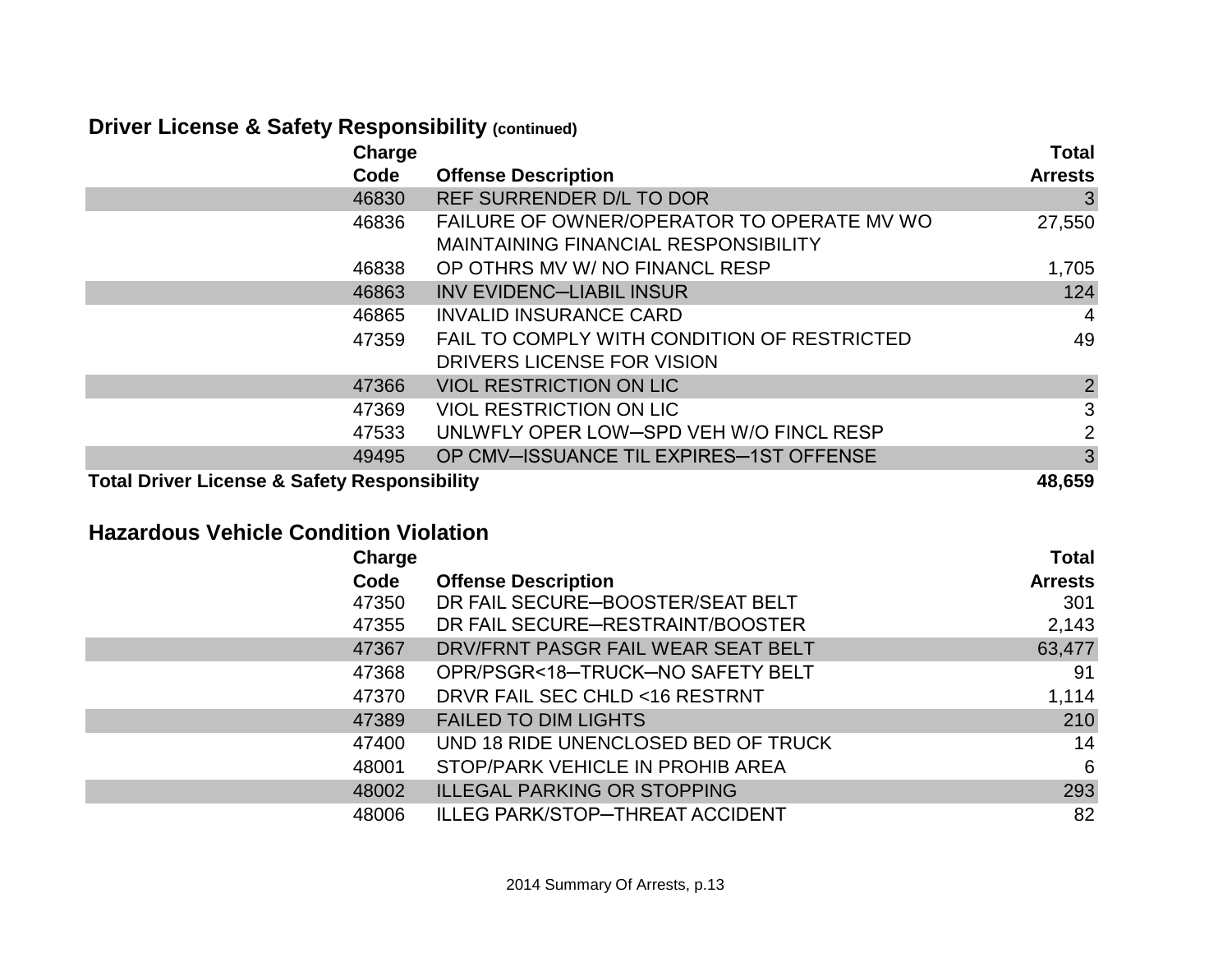#### **Hazardous Vehicle Condition Violation (continued)**

| Charge<br>Code | <b>Offense Description</b>                | <b>Total</b><br><b>Arrests</b> |
|----------------|-------------------------------------------|--------------------------------|
| 48008          | ILLEG PARK/STOP-RESULT ACCIDENT           | 14                             |
| 48087          | <b>FAIL TO COVER/SECURE VEHIC LOAD</b>    | 265                            |
| 48091          | FAIL MUD FLAPS/ADEQUATE ON TRUCK          | 48                             |
| 48093          | <b>FAIL DISP LMP MTR VEH REQ</b>          | 50                             |
| 48094          | NO LIGHTED LAMPS WHEN USE WIPERS          | 284                            |
| 48099          | NO LIGHTED LAMPS DURING FOG               | 34                             |
| 48107          | <b>FAIL EQP CAR/TRK/BUS HEADLAMPS</b>     | 9                              |
| 48112          | <b>FAIL EQUIP MOTCYC APRVD HEADLAMP</b>   | $\overline{3}$                 |
| 48137          | <b>IMPROP LW BEAM AIM/INTEN-100 FT</b>    | $\mathbf 1$                    |
| 48147          | <b>FAIL EQUIP 2 TAILLAMPS</b>             | 196                            |
| 48152          | <b>FAIL EQUIP LIC LAMP</b>                | 145                            |
| 48157          | NO APPRVD REFLEC MOTORCYCLE               | $5\phantom{.0}$                |
| 48162          | NO APPROVED REFLECTOR-REAR MV             | 46                             |
| 48163          | OP W INOP LIC LAMPS/TAILLAMPS             | 39                             |
| 48164          | <b>FAIL HEADLAMP SEE 200 FT</b>           | 3                              |
| 48172          | <b>ILLEGAL AUXILIARY LAMPS</b>            | $\mathbf 1$                    |
| 48182          | <b>BACKUP LAMP LIGHTED-FORWARD MOTION</b> | $\overline{1}$                 |
| 48192          | AIM MV SPOTLAMP IN GLARING MANNER         | $\mathbf 1$                    |
| 48197          | DISPLAY LIGHTED HEADLAMP-NOT WHITE        | 12                             |
| 48202          | DISPLAY AUX LAMP-NOT WHT/YEL/AMB          | 21                             |
| 48207          | DISPLY LIGHTED RED LAMP ON FRONT          | 9                              |
| 48217          | USE FLASH SIG-NOT BUS/EMER VEH            | 1                              |
| 48222          | <b>FAIL HAVE 2 LIGHTED HEADLAMPS</b>      | 222                            |
| 48227          | <b>DISPLAY MORE THAN 4 HEADLAMPS</b>      |                                |
| 48237          | <b>FAIL LAMP ON FARM MACHINE</b>          |                                |
| 48242          | ANIMAL-DRIVEN VEH-NO REQUIRED LIGHT       | $\mathbf{1}$                   |
| 48250          | <b>FAIL EQUIP FT SEAT BELTS</b>           | 5                              |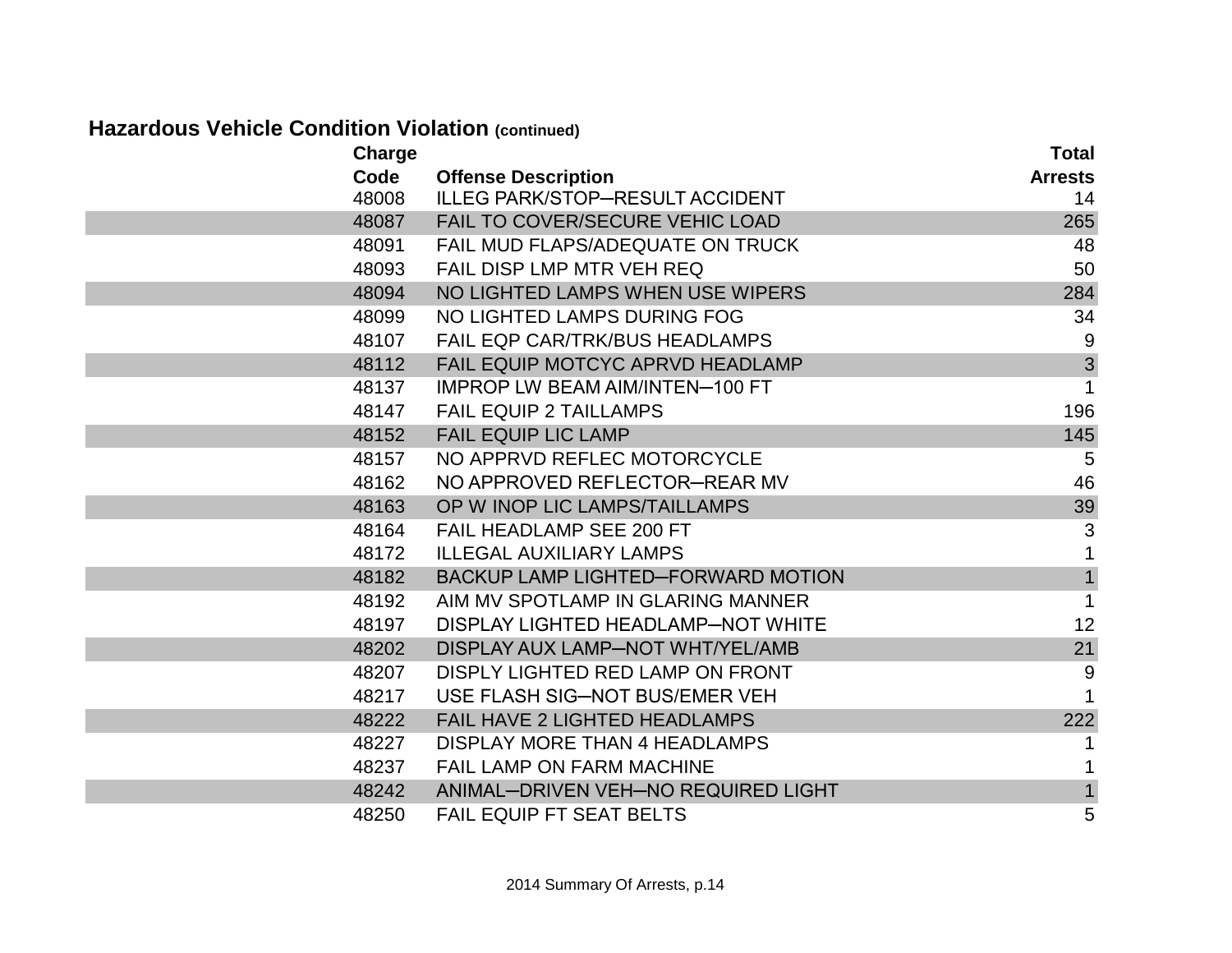# **Hazardous Vehicle Condition Violation (continued)**

| Charge |                                           | <b>Total</b>    |
|--------|-------------------------------------------|-----------------|
| Code   | <b>Offense Description</b>                | <b>Arrests</b>  |
| 48256  | <b>FAIL EQUIP HORN</b>                    | 2               |
| 48261  | <b>FAIL EQUIP ADEQ MUFFLER</b>            | 19              |
| 48266  | OPR VEH W/O WORKING BRAKES                | 12 <sub>2</sub> |
| 48271  | NO MIRROR TO REVEAL REAR ROAD             | 9               |
| 48272  | <b>BUMPERS RAISED-MAX BUMPER HGHTS</b>    | 26              |
| 48273  | OPER MV W/O FRONT/REAR BUMPERS            | 17              |
| 48276  | NO RED FLG/LP PROJECTION                  | 12              |
| 48277  | OP MV W/O PROPERLY EQUIPD BUMPERS         | $\overline{7}$  |
| 48283  | TOW LINE MORE THAN 15 FT                  | 2               |
| 48284  | <b>TOWD VEH-IMP SAFETY DEV</b>            | 143             |
| 48289  | NO LIGHTED LAMPS ON TOWED VEHICLE         | 31              |
| 48295  | USED SIR/BLUE LP NO EMER                  | 4               |
| 48300  | USED SIR/BLUE LP W/O PERMIT               | $\overline{2}$  |
| 48310  | <b>USED BICYC W/O LT/REFLEC</b>           | $\overline{2}$  |
| 48422  | <b>VIOL IGNITN INTERLK REST</b>           | 22              |
| 48423  | FAIL NOTIFY REQ USE IGNITN INTRLK DEV     | $\mathbf{1}$    |
| 48424  | <b>IGNITN INTRLK DEV VI 1ST</b>           | 56              |
| 48427  | <b>IGNITN INTRLK DEV VI 2ND</b>           | -1              |
| 48438  | MCV-FAIL PROPERLY MOUNT FUEL TANK         | 72              |
| 48442  | OPER MCV W 5TH WHEEL MOUNTED UNSAFE       | $\overline{2}$  |
| 48448  | OPER MCV ON TIRES W FABRIC EXPOSED        | 1,704           |
| 48453  | OPER MCV WITH FAULTY WIPERS               |                 |
| 48459  | <b>FAIL DISPLAY RED FLAG-4 FT PROJEC</b>  | $6\phantom{1}6$ |
| 48464  | OPER MCV-IMPR TOW BAR/5 WHL/SDL MT        | 12              |
| 48465  | FAIL EQUIP MCV W FILLED FIRE EXTING       | 51              |
| 48466  | <b>FAIL EQUIP MCV W ADEQ LOAD DEVICES</b> | 490             |
| 48467  | OPER CMW/TRL W OUT-OF-SERV ORDER          | 9               |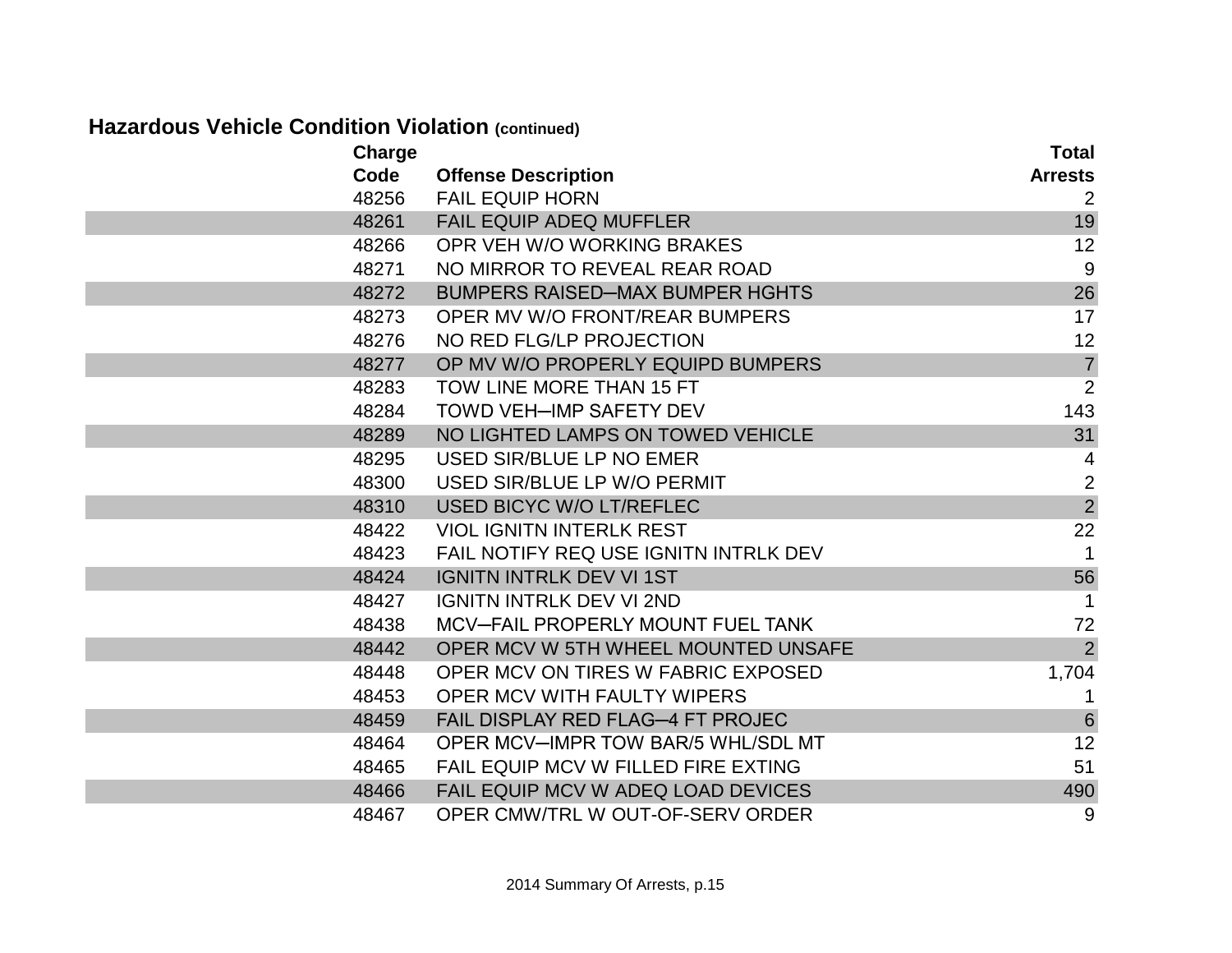#### **Hazardous Vehicle Condition Violation (continued)**

| Charge                                             |                                     | <b>Total</b>   |
|----------------------------------------------------|-------------------------------------|----------------|
| Code                                               | <b>Offense Description</b>          | <b>Arrests</b> |
| 48468                                              | MISC FEDERAL MOTOR CARRIER CODE     | 396            |
| 48469                                              | OPER CMV W DRIVER OUT-OF-SERV ORDER | 16             |
| 48473                                              | OPER MCV WITH DEFECTIVE EXHAUST     | 8              |
| 48474                                              | OPER MV-VISION REDUCING MATERIAL    | 4,982          |
| 48481                                              | NO/IMP EMERG EQUIP-PCCV             | $\overline{7}$ |
| 48500                                              | OP MV W ELECTRONIC MESSAGE          |                |
| 48811                                              | UNNEC NOISE HORN/WHISTLE            | $\overline{2}$ |
| 48814                                              | <b>FAIL MOVE VEH OBSTR TRAFFIC</b>  | 9              |
| 48816                                              | OPR MC-EXCESSIVE NOISE              | 35             |
| 48880                                              | <b>PARKED IN HANDICAP SPACE</b>     |                |
| 49432                                              | OPER MET TIRE VEH IMPROVED HWY      |                |
| 49471                                              | OP CMV W EQUIP NOT MVI REGS         | 33             |
| <b>Total Hazardous Vehicle Condition Violation</b> |                                     | 77,355         |

#### **Motor Vehicle Inspection Violations**

| Charge                                           |                                            | <b>Total</b>    |
|--------------------------------------------------|--------------------------------------------|-----------------|
| Code                                             | <b>Offense Description</b>                 | <b>Arrests</b>  |
| 46217                                            | <b>INSPECTING WITHOUT VALID PERMIT</b>     | 2               |
| 46218                                            | INSPECTING AT UNAPPROVED LOCATION          |                 |
| 46219                                            | <b>CHARGING EXCESSIVE INSPECTION FEE</b>   |                 |
| 48408                                            | MOTOR VEHICLE INSPECTION VIOLATION         | 10 <sup>1</sup> |
| 48847                                            | <b>VEH INSPECTION PERMIT TO WRONG PERS</b> | 13              |
| 48849                                            | PERFORM IMPROPER VEH INSPECTION            | 31              |
| 48857                                            | <b>ISSUE VEH INSPEC STICKER-NO PERMIT</b>  | 1.              |
| <b>Total Motor Vehicle Inspection Violations</b> |                                            | 59              |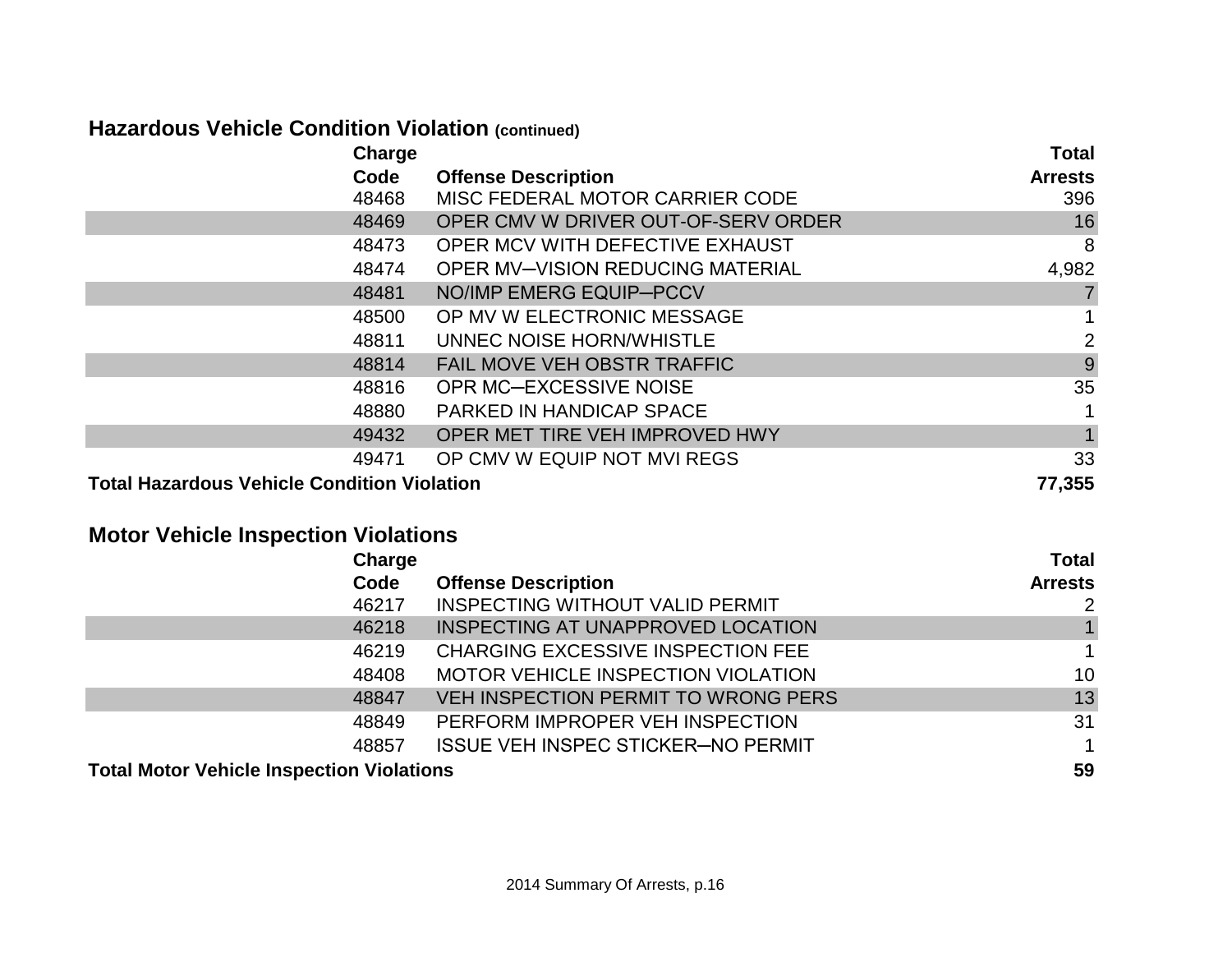#### **Other Hazardous Moving Violations**

| <b>Charge</b> |                                                   | <b>Total</b>   |
|---------------|---------------------------------------------------|----------------|
| Code          | <b>Offense Description</b>                        | <b>Arrests</b> |
| 46092         | OPERATE UNREGISTERED ATV                          | 25             |
| 46501         | FAIL-OWNERSHIP CERTIFICATE-ATV                    | $\overline{2}$ |
| 47060         | UNLAWFULLY OPERATE ATV ON HIGHWAY                 | 109            |
| 47062         | UNLAWFULLY OPER ATV IN STREAM/RIVER               | 2              |
| 47064         | UNLAWFULLY OPER ATV ON HWY W/O LIC                | 10             |
| 47068         | UNLAWFULLY OPER ATV W/O SAFTY FLAG                | 55             |
| 47070         | UNLAWFULLY OPER ATV CARELSS MNR                   | 11             |
| 47076         | UND 18 OP ATV W/O HEADGEAR                        | 16             |
| 47078         | UNLAWFULLY OPER ATV W/PSNGER                      | $9\,$          |
| 47080         | UNLWFLLY OPER ATV-AGRICL PUR/WRONG TIME           | 1              |
| 47083         | UNLAWFULLY OPER ATV HWY W/O LIGHTS                | $\overline{7}$ |
| 47085         | UNLAWFULLY OPER ATV W/O TRI EMBLEM                | 32             |
| 47093         | FAIL YIELD CONTROLLED INTERSECT                   | 143            |
| 47096         | <b>FAIL YLD INTSEC NO SIGNS</b>                   | 180            |
| 47099         | FAIL YLD TO VEH ON RIGHT                          | 12             |
| 47102         | <b>FAIL YLD TRN LT INTSEC</b>                     | 297            |
| 47105         | <b>FAIL YIELD VEH IN INTERSECTION</b>             | 223            |
| 47106         | FAIL TO YIELD TO EMERGENCY VEHICLE SOUNDING SIREN |                |
|               | <b>AND DISPLAYING LIGHTS</b>                      | 213            |
| 47107         | FL TO YLD-STATIONARY EMER VEH                     | 483            |
| 47108         | FAIL YLD ENTER ALLEY/DRIVEWAY                     | 196            |
| 47110         | FTY-ORGANIZED FUNRL PROCES                        | $\mathbf{1}$   |
| 47111         | FAIL YLD TRN LT ALLEY/DR                          | 27             |
| 47114         | FAIL YLD MODOT STAT VEH W/LIGHTS                  | 24             |
| 47141         | UNSAFE LANE CHANGE-3 LANE ROADWAY                 | 233            |
| 47142         | UNSAFE LANE CHNG-THREAT ACCIDENT                  | 97             |
| 47143         | FAIL TO OBEY TEMP LANE SIGNS                      | 3              |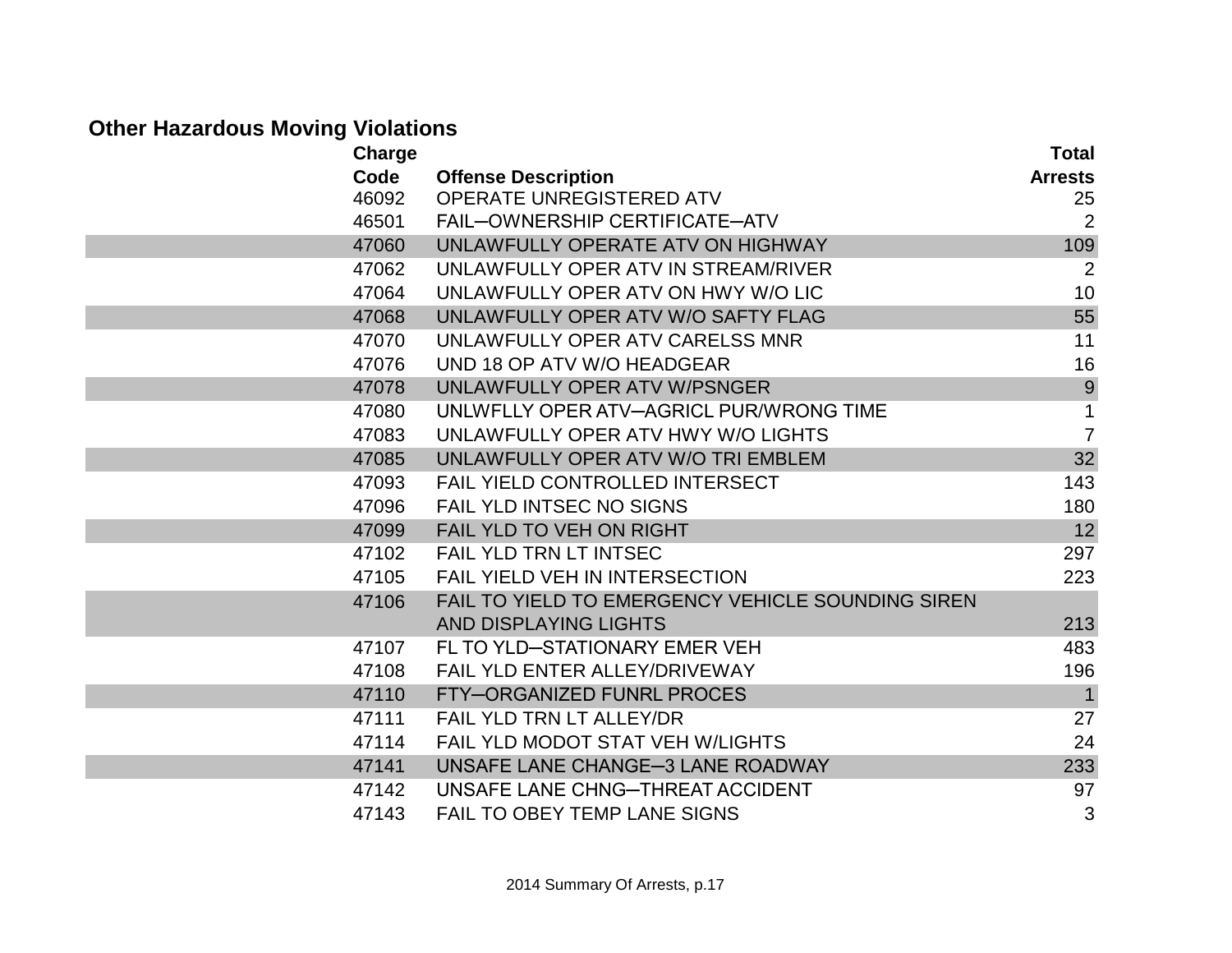#### **Other Hazardous Moving Violations (continued)**

|      | <b>Charge</b> |                                     | <b>Total</b>   |
|------|---------------|-------------------------------------|----------------|
| Code |               | <b>Offense Description</b>          | <b>Arrests</b> |
|      | 47144         | LANE-TEMP SIGN-THREAT ACCIDENT      |                |
|      | 47147         | TEMP SIGN-LANES-RSLT ACCIDENT       |                |
|      | 47150         | UNSF LN CHG-3 LN-RSLT ACCIDENT      | 190            |
|      | 47152         | <b>RR CROSS-INSUFF SPACE</b>        | $\mathbf{1}$   |
|      | 47155         | FAIL TO OBEY TRAF SIG-RR CROSS      | 1              |
|      | 47156         | <b>FAIL STOP RR TRACK</b>           | 11             |
|      | 47157         | <b>FAIL OBEY TRAF DEVICE</b>        | 191            |
|      | 47160         | <b>DISOBEY STEADY RED SIG</b>       | 518            |
|      | 47163         | RT TRN ON RED PROHIBITED            | 3              |
|      | 47166         | <b>DISOBEY FLASHING RED SIG</b>     | 10             |
|      | 47172         | <b>RED SIGNAL OVER LANE</b>         | 6              |
|      | 47175         | <b>DISOBEY INTSEC TURN SIGNAL</b>   | 18             |
|      | 47178         | MADE U TURN CONTROLLED INTSEC       | 22             |
|      | 47181         | <b>FAIL STOP AT STOP SIGN</b>       | 1,488          |
|      | 47184         | <b>FAIL OBEY YIELD SIGN</b>         | 41             |
|      | 47212         | <b>TURN CRSOVR/INT RSLT ACC</b>     | 18             |
|      | 47213         | STOP OR TURN WHEN UNSAFE            | 234            |
|      | 47214         | TURN NOT AT CROSSOVER/INTERSEC      | 94             |
|      | 47215         | <b>TURN CRSOVR/INT-THREAT ACCID</b> | $6\phantom{1}$ |
|      | 47216         | <b>IMPROPER RT TURN</b>             | 13             |
|      | 47217         | NOT DR SINGLE LANE-THREAT ACCIDENT  | 93             |
|      | 47218         | <b>NOT DRIVE SINGLE LANE</b>        | 1,202          |
|      | 47219         | <b>IMPROPER LT TURN</b>             | 27             |
|      | 47220         | DRIVE WRONG WAY-THREAT ACCIDENT     | 38             |
|      | 47221         | DRIVE WRONG DIRECTION               | 72             |
|      | 47222         | U TRN CAUSED TRAF HAZARD            | 19             |
|      | 47223         | <b>WRONG SIDE OF ROAD</b>           | 1,737          |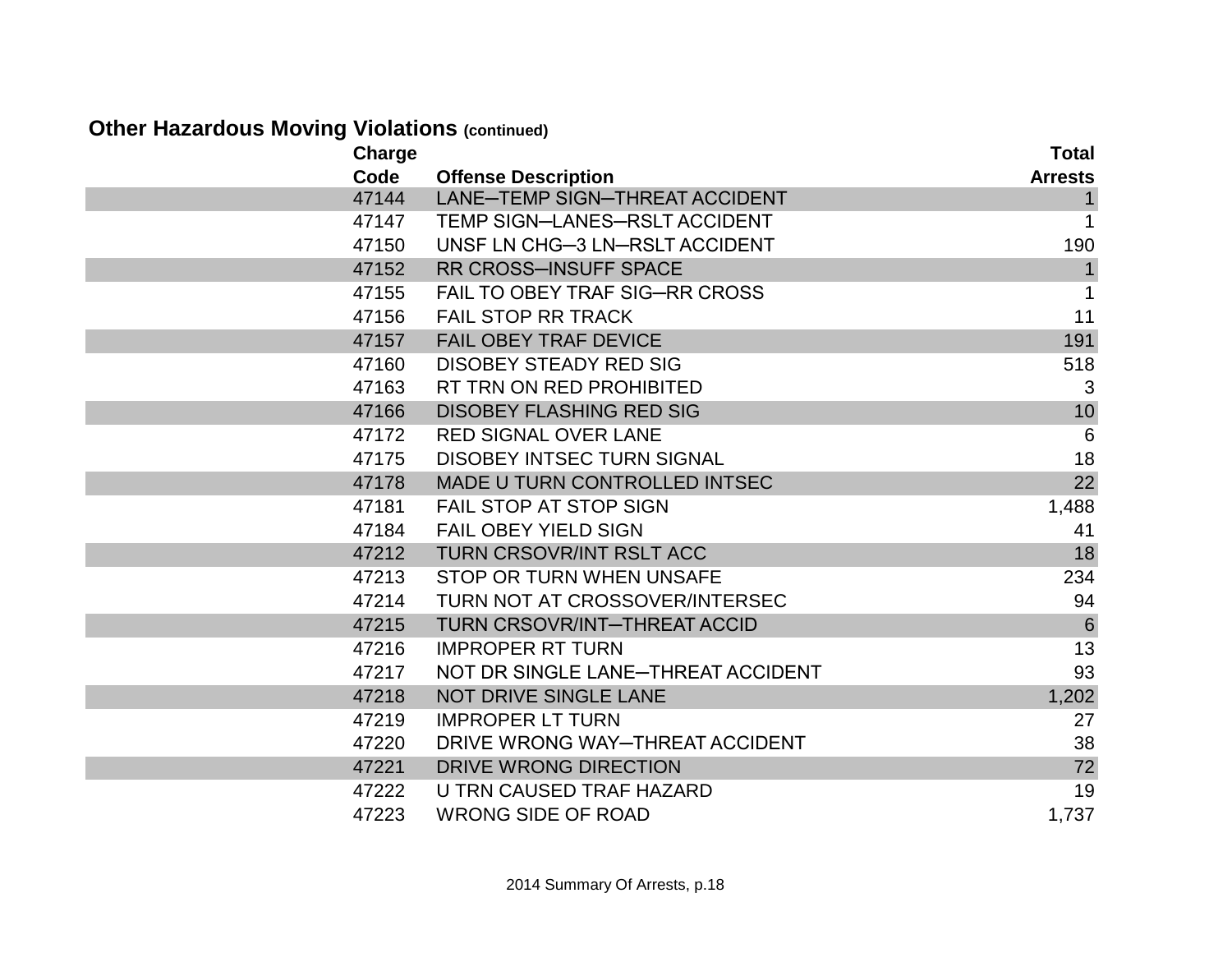#### **Other Hazardous Moving Violations (continued)**

|       | Charge |                                           | <b>Total</b>   |
|-------|--------|-------------------------------------------|----------------|
| Code  |        | <b>Offense Description</b>                | <b>Arrests</b> |
| 47224 |        | <b>WRONG SIDE-THREAT ACCIDENT</b>         | 135            |
| 47227 |        | <b>WRONG SIDE RESULT ACCIDENT</b>         | 1,508          |
| 47230 |        | DRIVE WRONG WAY/CAUSE ACCIDENT            | 14             |
| 47233 |        | NOT DR SGL LANE-CAUSE ACCIDENT            | 195            |
| 47239 |        | RT LANE-LOW SP-RESULT ACCIDENT            |                |
| 47242 |        | DR RT LN/SM DRT-RESLT AC                  | 61             |
| 47243 |        | DROVE CENTER LANE-VIEW UNCLEAR            | $\overline{1}$ |
| 47244 |        | DROVE CTR LANE-THREAT ACCIDENT            | 1              |
| 47245 |        | DRIVE SLOW-NOT IN RIGHT HAND LANE         | 6              |
| 47247 |        | TRUCK VIOL SECTION 304.705 RSMo.-ACCIDENT | $\overline{1}$ |
| 47249 |        | TRUCK VIOL SECTION 304.705 RSMo.          | 32             |
| 47250 |        | DR RT LANE-LANES SAME DIRECTION           | 1,664          |
| 47251 |        | DR RT LN-SAME DRT-THREAT ACCIDENT         | 17             |
| 47270 |        | <b>FOLLOWED TOO CLOSELY</b>               | 2,522          |
| 47273 |        | TRUCK FOLLOWED TOO CLOSE                  | 122            |
| 47276 |        | <b>FOLLOWED BUS/TRUCK TOO CLOSE</b>       | 33             |
| 47285 |        | <b>CUT IN ON OVERTAKEN VEHICLE</b>        | 199            |
| 47288 |        | PASS ON RIGHT OFF HWY                     | 227            |
| 47291 |        | PASS VEH/INTERFER WITH TRAFFIC            | 85             |
| 47294 |        | <b>PASS ON HILL OR CURVE</b>              | 70             |
| 47295 |        | PASS MV IN WORK ZONE-DIVIDED HWY          | 16             |
| 47296 |        | PASS MV-WORK ZONE-SIGN ERECTED            | $\sqrt{2}$     |
| 47297 |        | PASS 100 FT OF BRIDGE                     | 3              |
| 47300 |        | PASS 100 FT OF INTSEC/RR                  | 69             |
| 47301 |        | FAIL STOP SCHOOL BUS-CHILD INJURY         |                |
| 47303 |        | <b>FAIL STOP FOR SCHOOL BUS</b>           | 122            |
| 47333 |        | <b>FAILED TO SIGNAL</b>                   | 1,518          |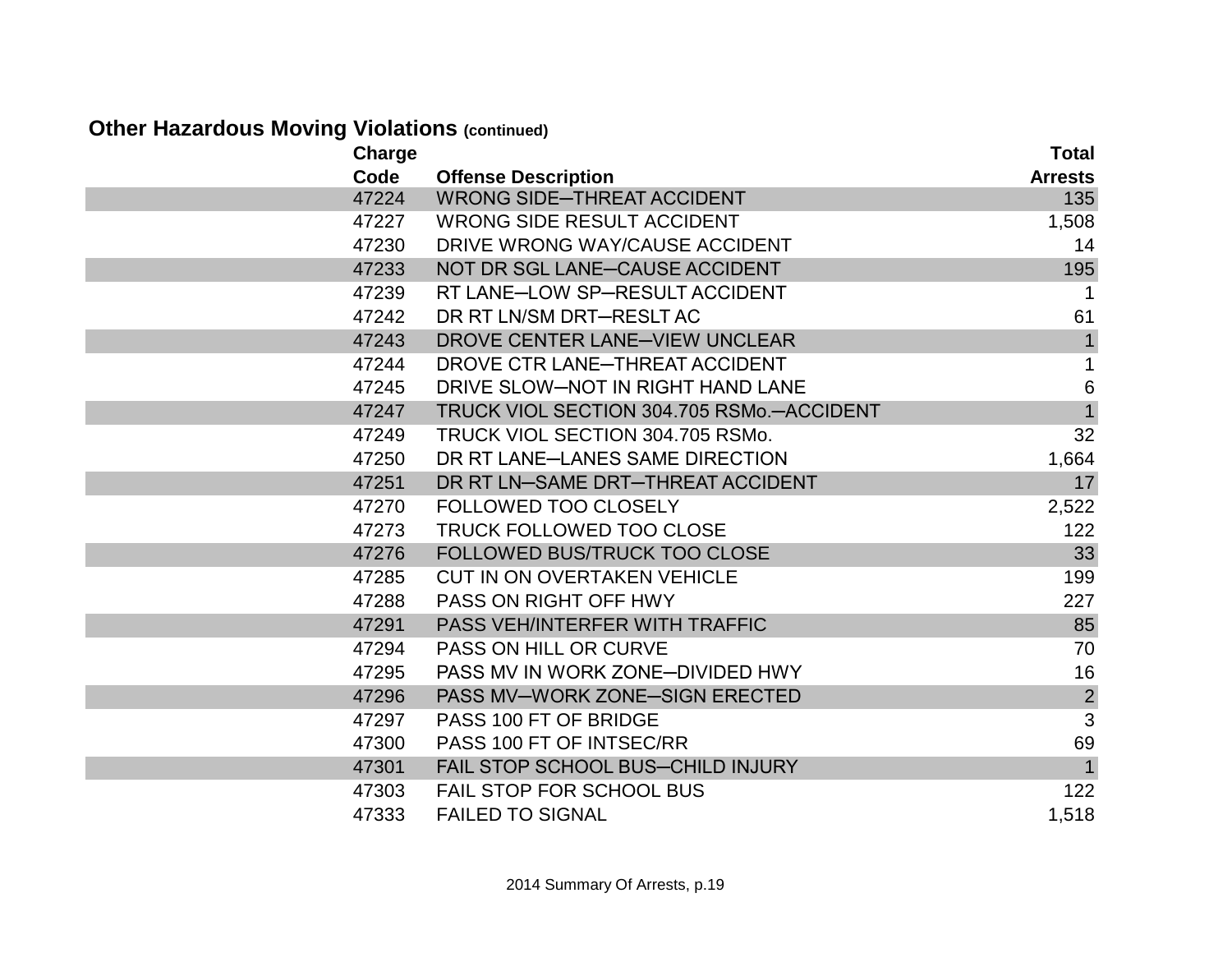#### **Other Hazardous Moving Violations (continued)**

|                                                | Charge |                                               | <b>Total</b>    |
|------------------------------------------------|--------|-----------------------------------------------|-----------------|
| Code                                           |        | <b>Offense Description</b>                    | <b>Arrests</b>  |
|                                                | 47360  | HWY CLOSED TO TRAFFIC                         | 6               |
|                                                | 47364  | <b>FAIL WEAR PROT GEAR-MOTORCYCLE</b>         | 651             |
|                                                | 47374  | PERSON UNDER 21 TEXTING WHILE OPER MOVING NON | 81              |
|                                                |        | <b>COMMERCIAL MOTOR VEHICLE</b>               |                 |
|                                                | 47375  | SPEED UP WHILE BEING PASSED                   | 17              |
|                                                | 47376  | <b>OPER VEH IN C &amp; I MANNER</b>           | 957             |
|                                                | 47377  | <b>C &amp; I INVOLVE ACCIDENT</b>             | 3,940           |
|                                                | 47485  | DRV COMM VEH UNSAFELY                         |                 |
|                                                | 47500  | OPER UTLTY VEH-INTOX DRUG/ALCOHOL             | $\overline{2}$  |
|                                                | 47505  | UNLAWFULLY OPER UTLTY VEH ON HWY              | 5               |
|                                                | 47510  | UNLAWFULLY OPER UTLTY VEH STRM/RIVER          | $\mathbf{3}$    |
|                                                | 47520  | OPER UTILITY VEH - C & I-ENDANGER             | $6\phantom{1}6$ |
|                                                | 47535  | OPER REC OFF-HWY VEH ON HWY                   | $\mathbf 2$     |
|                                                | 47812  | FAIL RIDE BICY SAME DIREC AS VEHICLE          | $\overline{1}$  |
|                                                | 47815  | <b>FAIL KEEP BICYC TO RIGHT</b>               | $\overline{2}$  |
|                                                | 47827  | OPER MOTOR BICYCLE W/O DRIV LIC               | 5               |
| <b>Total Other Hazardous Moving Violations</b> |        |                                               | 22,770          |
| <b>Other Traffic Felony Violations</b>         |        |                                               |                 |
|                                                | Charge |                                               | Total           |
| Code                                           |        | <b>Offense Description</b>                    | <b>Arrests</b>  |
|                                                | 46609  | OPR VEH W/O LIC-3RD/SUB                       | 159             |

| <b>Total Other Traffic Felony Violations</b> |                                | 358 |
|----------------------------------------------|--------------------------------|-----|
| 48865                                        | LEFT SCENE OF ACCIDENT         | 197 |
| 46613                                        | MTRCYCLE LIC NOT VALID 3RD/SUB |     |
| 46609                                        | OPR VEH W/O LIC—3RD/SUB        | 159 |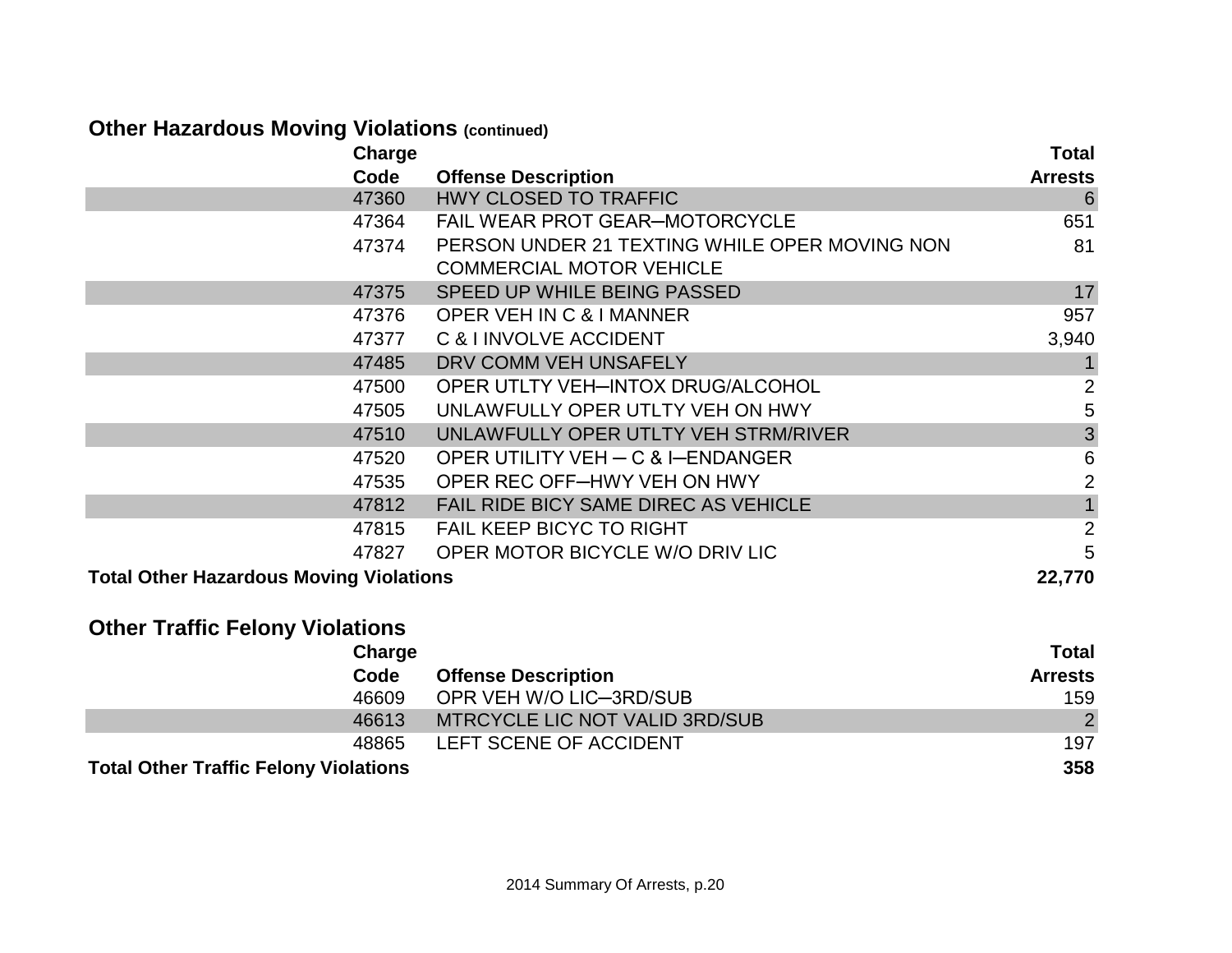#### **Other Traffic Misdemeanor Violations**

| Charge                                            |                                                  | <b>Total</b>   |
|---------------------------------------------------|--------------------------------------------------|----------------|
| Code                                              | <b>Offense Description</b>                       | <b>Arrests</b> |
| 36186                                             | PERSON <18 PURCH/ATTEMPT/POSSESS CIGARETTES OR   |                |
|                                                   | TOBACCO/ALT NICOTNE/VAPOR 2ND OFFENSE            |                |
| 36187                                             |                                                  | 45             |
|                                                   | PERSON <18 PURCHASE/ATTEMPT/POSSESS              |                |
|                                                   | CIGARETTE/TOBACCO/ALT NICOTINE/VAPOR 1ST OFFENSE |                |
| 48045                                             | <b>FAIL CLEAR RD OF OBJECTS</b>                  |                |
| 48075                                             | <b>OBST/CHG LOC PUBLIC ROAD</b>                  |                |
| 48866                                             | LEFT SCENE OF ACCIDENT                           | 548            |
| 48870                                             | ABANDONED A MTR VEH OR TRAILER                   | 18             |
| <b>Total Other Traffic Misdemeanor Violations</b> |                                                  | 614            |

# **Registration & Ownership Violations**

| Charge |                                           | <b>Total</b>     |
|--------|-------------------------------------------|------------------|
| Code   | <b>Offense Description</b>                | <b>Arrests</b>   |
| 46007  | NO APPLICATION JUNK/SALV CERT             |                  |
| 46010  | OP INTER-STATE MTR FUEL USR W/O LIC       | 1,103            |
| 46019  | NO VEH/TRL REGISTRATION                   | 18,508           |
| 46020  | <b>FAIL TO SURRENDER TITLE</b>            | $\mathbf{3}$     |
| 46021  | <b>OUT-OF-STATE REGISTRATION</b>          | 107              |
| 46024  | <b>FAIL REG SUFFIC GROSS WT</b>           | 231              |
| 46029  | <b>VIOL DRIVEAWAY LIC PLATE RESTRCT</b>   |                  |
| 46030  | FAIL REG FOR BEYOND LOCAL OP              | 38               |
| 46031  | NO REGISTR PLATE DISPLAYED-CMV            | 18               |
| 46033  | <b>FAIL REG CMV AS DESIGNED</b>           | $\boldsymbol{8}$ |
| 46034  | TAB NOT PROPERLY AFFIXED/DISPLAYED        | 156              |
| 46038  | <b>FAILED TO DISPLAY PLATES ON MV/TRL</b> | 11,640           |
| 46041  | FAIL TO AFFIX MOT VEH/ TRLR PLATES        | 1,541            |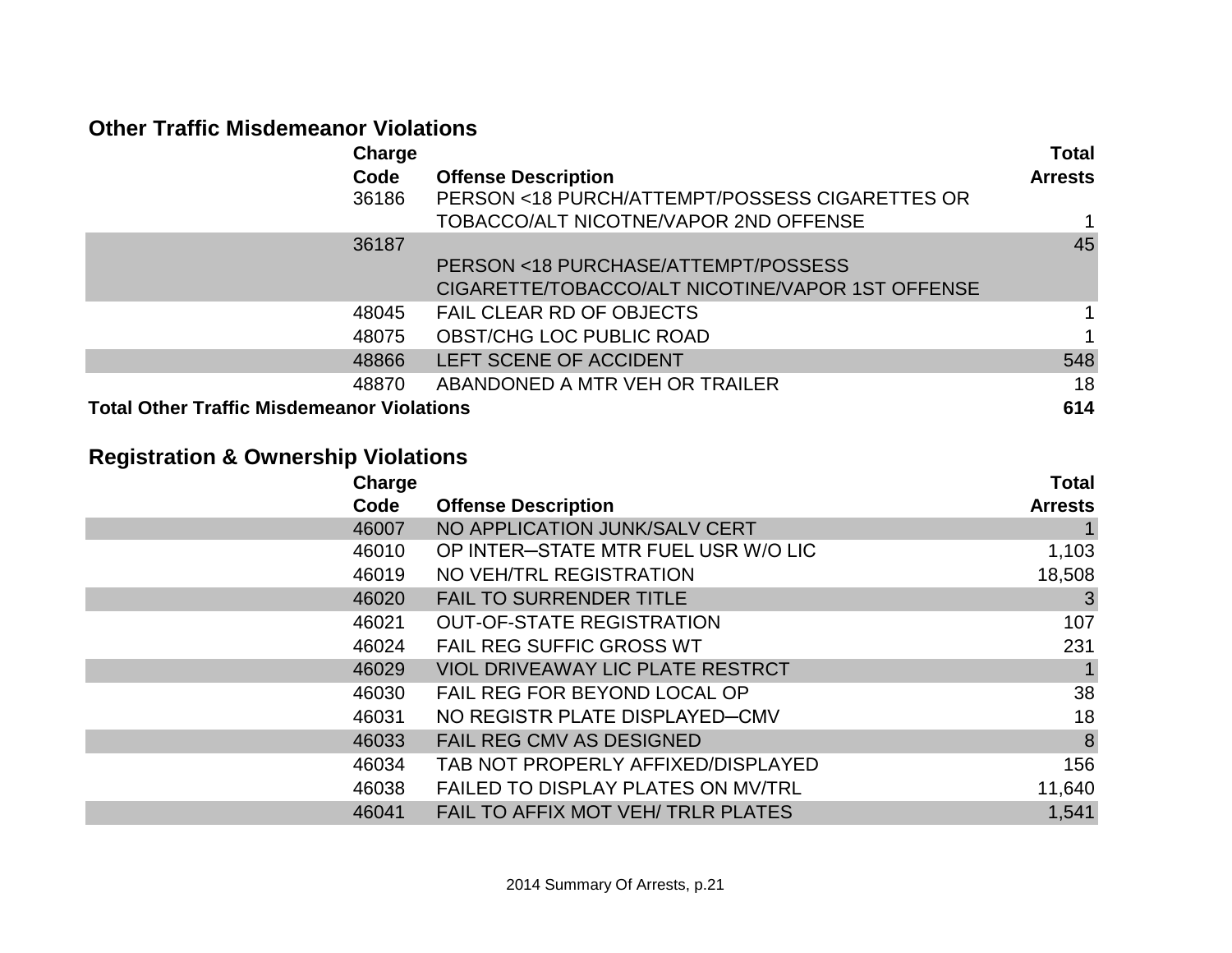# **Registration & Ownership Violations (continued)**

| Charge                                               |                                           | <b>Total</b>   |
|------------------------------------------------------|-------------------------------------------|----------------|
| Code                                                 | <b>Offense Description</b>                | <b>Arrests</b> |
| 46047                                                | DSPL HISTORIC PLATE-NOT EXHIB/EDUC        |                |
| 46056                                                | <b>OWNER HISTORIC MV-FAIL MILEAGE LOG</b> |                |
| 46059                                                | DISPLAY/POSSESS PLATES OF ANOTHER         | 1,242          |
| 46061                                                | FAIL TO TRANSFER PLATES W/I 30 DAYS       | 461            |
| 46062                                                | OBTAIN BY FRAUD/USE DISABL PLACARD        |                |
| 46067                                                | NO RETURN OF HANDICAP LIC-DECEASED        |                |
| 46080                                                | <b>FALSE INFO-TRANSFER OF VEHICLE</b>     | $\overline{2}$ |
| 46094                                                | OPER MOTOR VEH/TRLR W/O TITLE             | 546            |
| 46109                                                | <b>FAIL DISPL VEH INSP CERT</b>           | 137            |
| 46114                                                | FAIL INSPECT VEH PRIOR TO SALE            | 20             |
| 46175                                                | <b>FAIL-NAME LIENHOLDER-TITLE APPL</b>    |                |
| 46215                                                | POSSESS OPEN TITLE ON MOTOR VEH/TRLR      | 162            |
| 46220                                                | <b>FAIL DELIVER OWNERSHIP CERTIFICATE</b> | 29             |
| 46221                                                | NO RECIPROCAL AGRMNT-COMM MTR VEH         | 44             |
| 46223                                                | RECIPROCAL AGRMNT-FAIL REG COMM VEH       | 1,346          |
| 46227                                                | DISPLAY UNLAWFUL PLATE/PLACARD            | 330            |
| 46228                                                | FL DISPLAY NAME/ADDR-COMM MTR VEH         | 102            |
| 46381                                                | SALVAGE OPERATE W/O LIC                   |                |
| 46391                                                | <b>FAIL TO MAINT REC/SALVAGE</b>          |                |
| 47503                                                | UNLWFLY OPER UTLTY VEH W/O LICENSE        | $\overline{2}$ |
| 47530                                                | OPER OFF-HWY VEH ON HWY W/O LIC           | $\overline{c}$ |
| 47534                                                | UNLWFLY OPER LOW-SPD VEH HWY W/O LIC      | $\overline{2}$ |
| <b>Total Registration &amp; Ownership Violations</b> |                                           | 37,795         |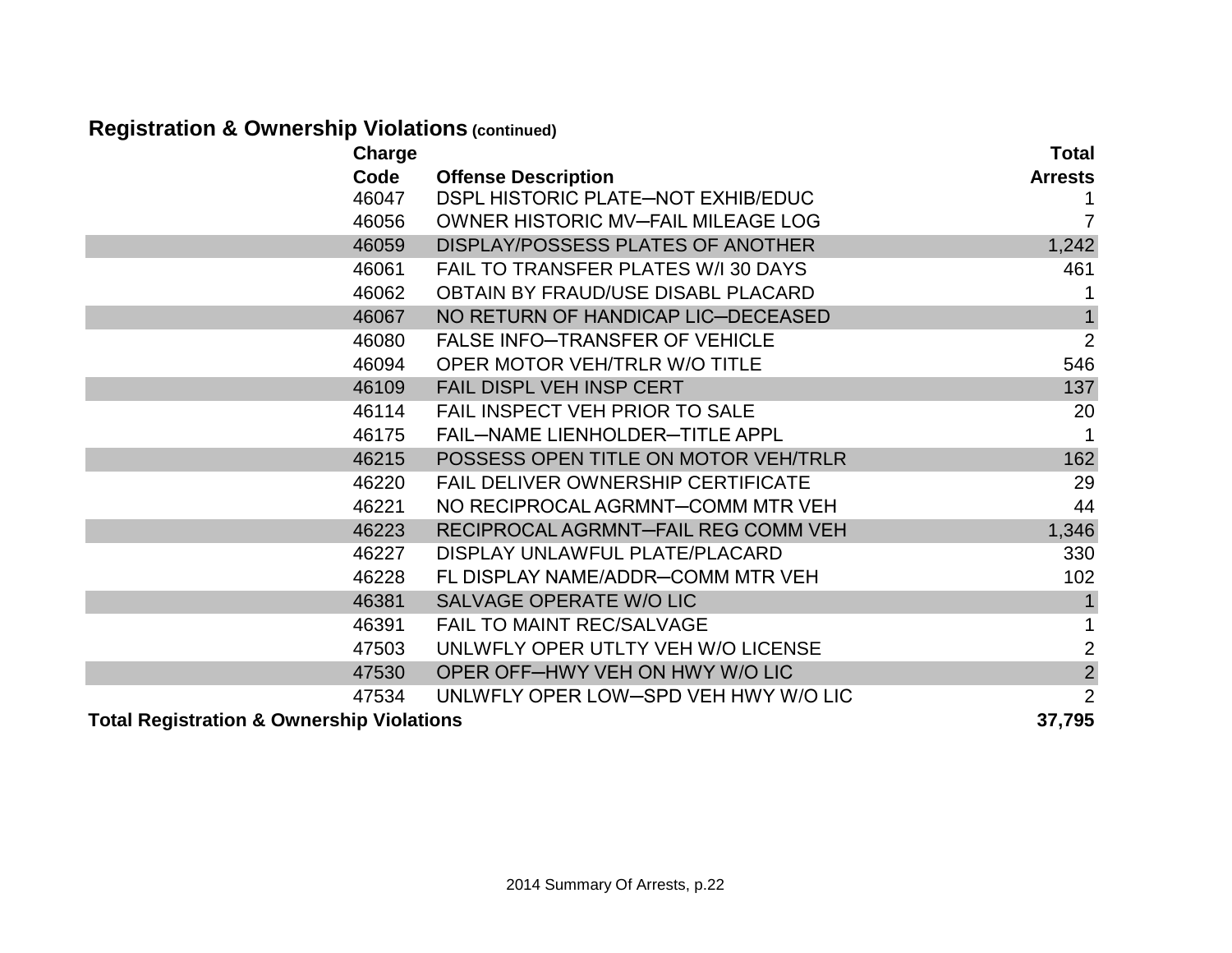#### **Speed Violations**

|                               | Charge |                                         | <b>Total</b>   |
|-------------------------------|--------|-----------------------------------------|----------------|
|                               | Code   | <b>Offense Description</b>              | <b>Arrests</b> |
|                               | 47036  | <b>IMPEDED TRAFFIC</b>                  | 9              |
|                               | 47037  | SPEED LESS THAN 40 ON INTERSTATE        | 14             |
|                               | 47066  | UNLAWFULLY OPER ATV HWY EXCES 30 MPH    | 9              |
|                               | 47525  | UNLWFLY OPER UTLY VEH HWY >45 MPH       | $\overline{2}$ |
|                               | 56005  | SPEED EXCEEDED BY 1-5 MPH               | 8,997          |
|                               | 56010  | SPEED EXCEEDED 6-10 MPH                 | 13,462         |
|                               | 56015  | SPEED EXCEED 11-15 MPH                  | 43,865         |
|                               | 56019  | SPEED EXCEED 16-19 MPH                  | 22,942         |
|                               | 56025  | EXCEED SPEED LIMIT 20-25 MPH            | 13,644         |
|                               | 56026  | EXCEED SPEED LIMIT 26 MPH OR MORE       | 3,670          |
|                               | 56060  | <b>ENDANGERMENT OF A HIGHWAY WORKER</b> | 5              |
|                               | 56075  | ENDANGERMENT OF AN EMERGENCY RESPONDER  | 1              |
|                               | 56105  | SPEED 1ST CL 1-5 MPH                    | 30             |
|                               | 56110  | SPEED 1ST CL 6-10 MPH                   | 15             |
|                               | 56115  | SPEED 1ST CL 11-15 MPH                  | 88             |
|                               | 56119  | SPEED 1ST CL 16-19 MPH                  | 78             |
|                               | 56125  | EXCEED SPD LMT 1ST CLS 20-25 MPH        | 81             |
|                               | 56126  | EXCEED SPD LMT 1ST CLS 26 OR MORE       | 20             |
| <b>Total Speed Violations</b> |        |                                         | 106,932        |

# **Boat/Motor Registration Violations**

| Charge |                             | <b>Total</b>   |
|--------|-----------------------------|----------------|
| Code   | <b>Offense Description</b>  | <b>Arrests</b> |
| 54200  | NON REG OF A VESSEL         | 62             |
| 54202  | <b>EXPIRED REGISTRATION</b> | 75             |
| 54203  | NUMBERS NOT ON BOTH SIDES   | 8              |
| 54206  | VIO 60-DAY RECIPRO-VESSEL   | 2              |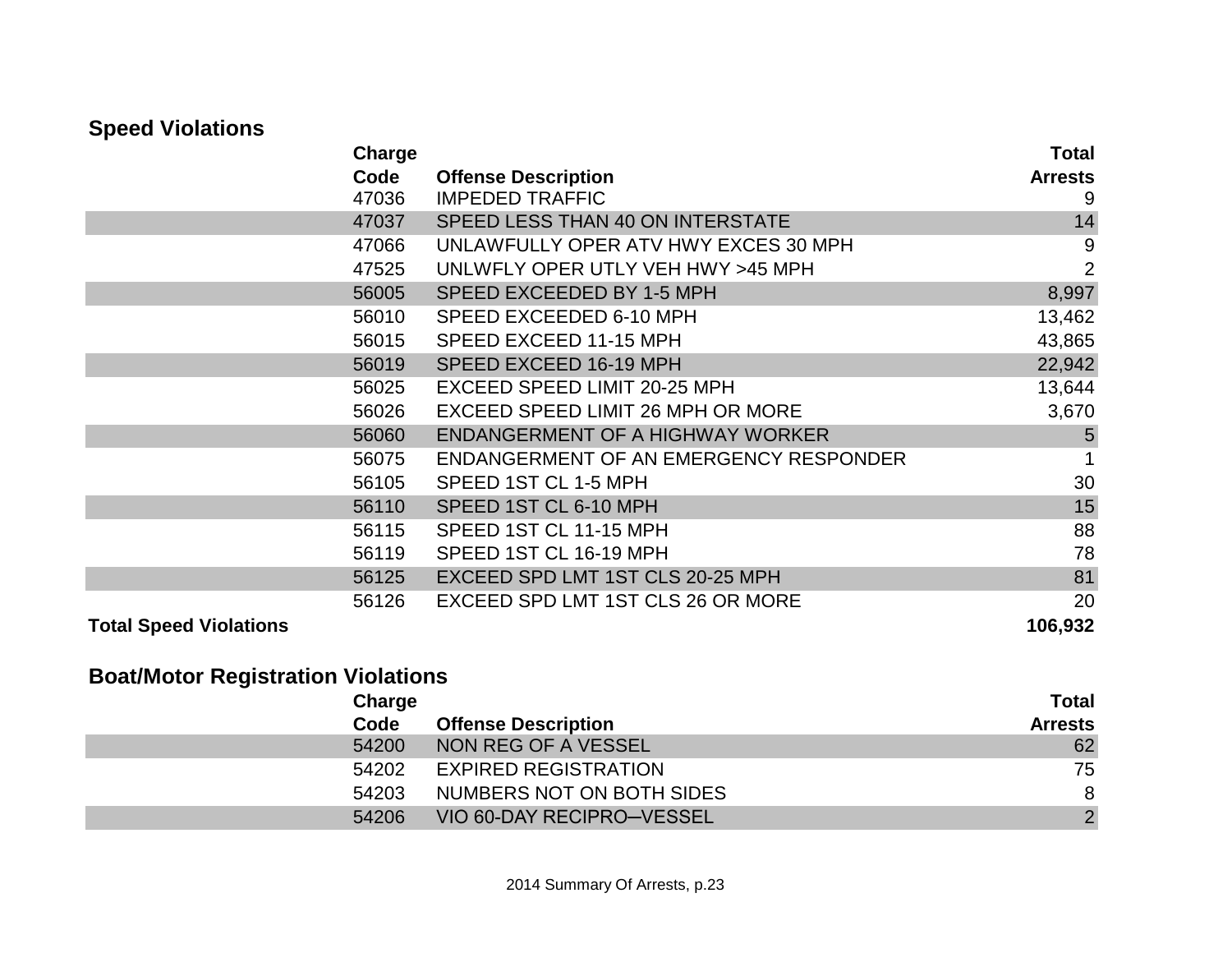#### **Boat/Motor Registration Violations (continued)**

| Charge                                          |                                    | <b>Total</b>   |
|-------------------------------------------------|------------------------------------|----------------|
| Code                                            | <b>Offense Description</b>         | <b>Arrests</b> |
| 54207                                           | <b>REG DECAL NOT DISPLY-VESSEL</b> | 10             |
| 54208                                           | MISS/ILLEGI REG NO-VESSEL          |                |
| 54210                                           | <b>REG NOT ABOARD-VESSEL</b>       | 32             |
| 54211                                           | <b>REG NOT DISPLAY VESSEL</b>      |                |
| 54215                                           | REG NUMBER NOT CONTRA/CLR-VESSEL   | 4              |
| 54216                                           | <b>IMP SIZE/PLAC REG NO-VESSEL</b> | $\overline{2}$ |
| 54218                                           | <b>IMPROPER REG OF VESSEL</b>      |                |
| 54222                                           | OWNER VESSEL NO REG DOR            |                |
| 54223                                           | <b>OWNR VES FL REG/TIT DOR</b>     | $\overline{7}$ |
| 54453                                           | NON-REG/OUTBD MOTOR                | 2              |
| <b>Total Boat/Motor Registration Violations</b> |                                    | 208            |

# **Boating Alcohol & Drug Violations**

| Charge                                             |                                  | <b>Total</b>    |
|----------------------------------------------------|----------------------------------|-----------------|
| Code                                               | <b>Offense Description</b>       | <b>Arrests</b>  |
| 54303                                              | OPER MOTORBT/WTRCRFT WHL INTOX   | 10 <sup>°</sup> |
| 54304                                              | OP MTRBT/WTRCRFT INFLUENCE DRUG  | 2               |
| 54309                                              | OPER VESSEL W/EXCESSIVE BAC      |                 |
| 54311                                              | OPERATE VESSEL-INTOX-PRIOR OFDR  |                 |
| 54312                                              | OPERATE VESSEL WHILE INTOXICATED | 109             |
| <b>Total Boating Alcohol &amp; Drug Violations</b> |                                  | 123             |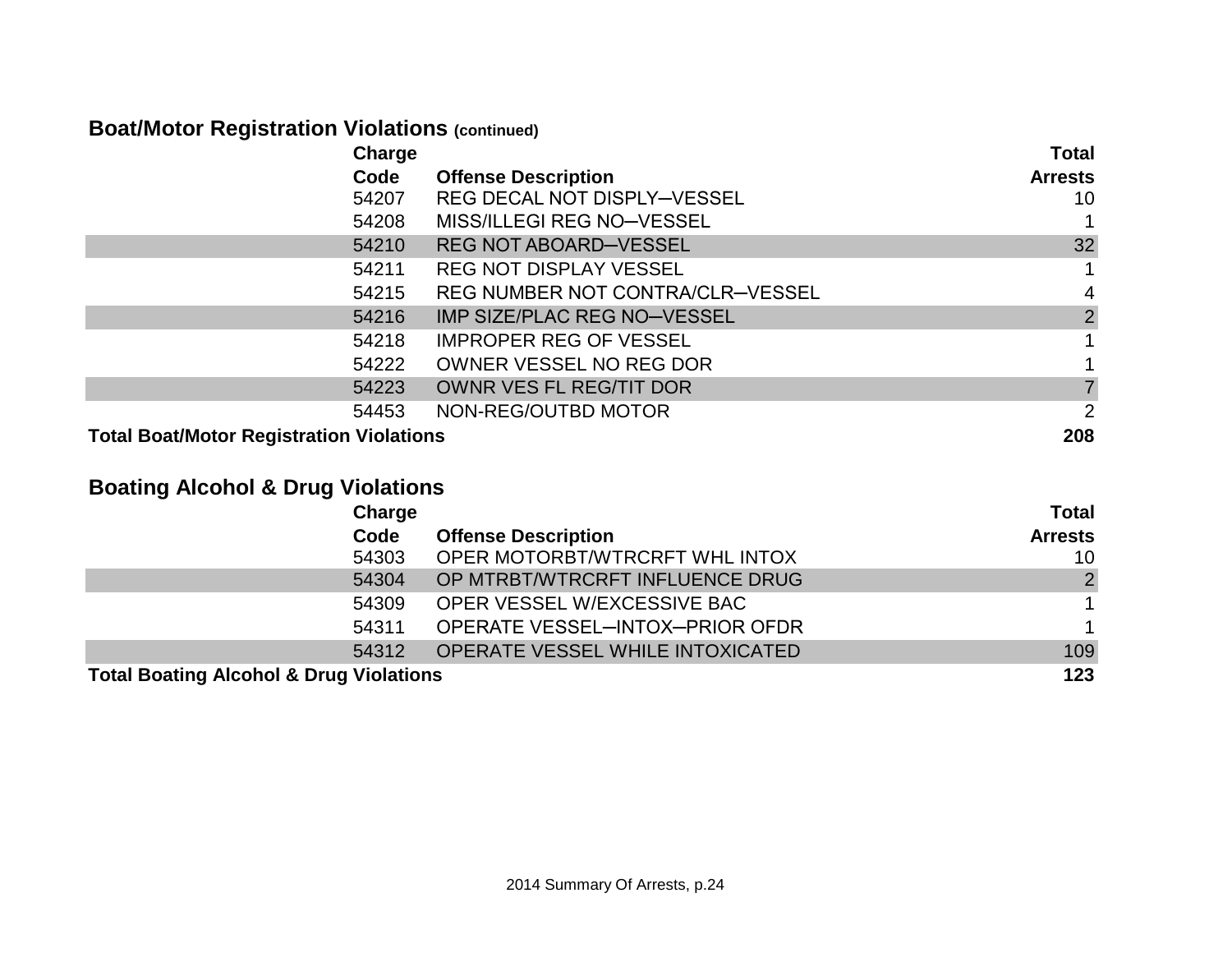#### **Boating Floatation Violations**

| Charge                                     |                                | <b>Total</b>   |
|--------------------------------------------|--------------------------------|----------------|
| Code                                       | <b>Offense Description</b>     | <b>Arrests</b> |
| 54273                                      | <b>INSUFF NO OF PFD-VESSEL</b> | 78             |
| 54274                                      | NON SERVBLE PFD-VESSEL         |                |
| 54276                                      | PFD NOT READILY ACCESSIBLE     | 36             |
| 54289                                      | UNDERAGE ON W/C W/O/PFD        | 38             |
| <b>Total Boating Floatation Violations</b> |                                | 153            |

#### **Boating Navigation Violations**

| Charge                                     |                               | <b>Total</b>   |
|--------------------------------------------|-------------------------------|----------------|
| Code                                       | <b>Offense Description</b>    | <b>Arrests</b> |
| 54270                                      | NAV LIGHT BURNT OUT-VESSEL    |                |
| 54271                                      | N/PRESCRIBED NAV LGT-VESSEL   | 10             |
| 54272                                      | NAV LIGHTS NOT DISPLYD-VESSEL | 89             |
| <b>Total Boating Navigation Violations</b> |                               | 102            |

# **Boating Speed Violations**

| Charge                                |                                   | <b>Total</b>   |
|---------------------------------------|-----------------------------------|----------------|
| Code                                  | <b>Offense Description</b>        | <b>Arrests</b> |
| 54226                                 | OPR MTRBT OVER 30 MPH             | -9             |
| 54348                                 | <b>EXCESS OF NO WAKE SPEED</b>    | 36             |
| 54349                                 | VIOL SLW/NO WAKE SPD-EMERG VESSEL |                |
| <b>Total Boating Speed Violations</b> |                                   | 46             |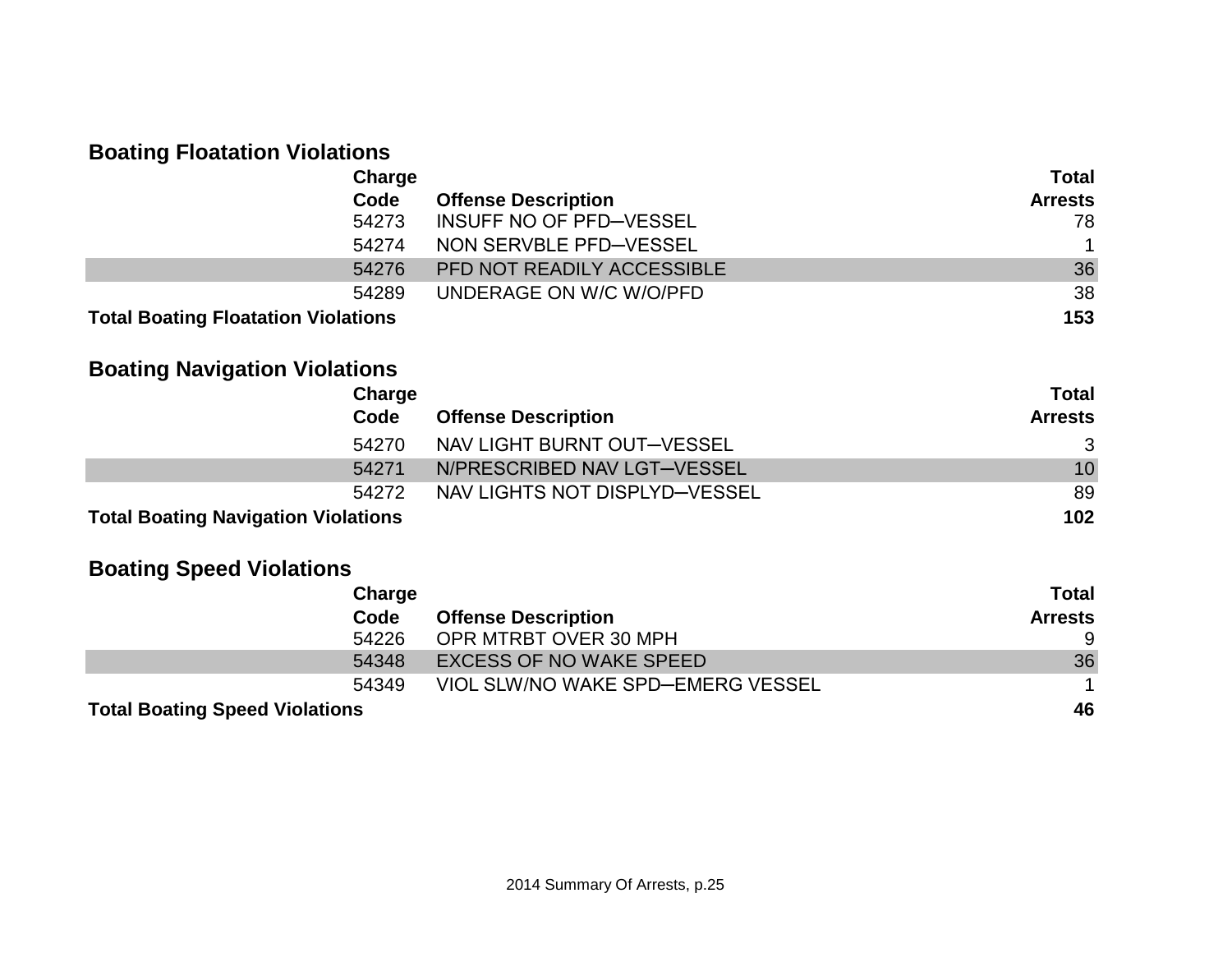# **Other Felony Boating Violations**

| Charge                                       |                               | Total          |
|----------------------------------------------|-------------------------------|----------------|
| Code                                         | <b>Offense Description</b>    | <b>Arrests</b> |
| 13034                                        | ASSAULT — VESSEL — 2ND DEGREE |                |
| <b>Total Other Felony Boating Violations</b> |                               | $\mathbf 4$    |

#### **Other Misd. & Inf. Boating Violations**

| Charge |                                        | <b>Total</b>    |
|--------|----------------------------------------|-----------------|
| Code   | <b>Offense Description</b>             | <b>Arrests</b>  |
| 54196  | POSS/USE BEER BONG/EXPAND COOLER       | $\overline{4}$  |
| 54204  | LEAVING THE SCENE OF A VESSEL ACCIDENT |                 |
| 54227  | <b>FAILED TO DISPLAY FLAG</b>          | $\overline{7}$  |
| 54259  | <b>VIOL MUFFLR REGS MTR BOT</b>        | 10              |
| 54261  | SOUND EXCEED 86 DB-VESSEL              |                 |
| 54279  | <b>INSUFF FIRE EXTING-VESSEL</b>       | 15              |
| 54281  | FIRE EXT N/SERVBLE-VESSEL              | $\overline{2}$  |
| 54300  | <b>RECK &amp; NEG OPERATION-VESSEL</b> | $\mathbf 1$     |
| 54305  | MAN WTRBORNE DEVICE WHIL INTOX         | $\overline{2}$  |
| 54330  | TOW SKIER W/OUT MIR/OBJ                | $\overline{7}$  |
| 54331  | <b>TOW SKIER AFTER HOURS</b>           | $\mathfrak{S}$  |
| 54332  | <b>SKIING AFTER HOURS</b>              | $\overline{2}$  |
| 54336  | <b>UNSUP U/AGE OP-VESSEL</b>           | $\mathbf{1}$    |
| 54337  | <b>OPER MTRBT WHILE UNDR 14</b>        | 1               |
| 54343  | OPR VESSEL/VIO OF BOUYS                | 29              |
| 54345  | <b>OPER MO BOAT C&amp;I MANNER</b>     | 15              |
| 54347  | <b>FAIL EXCERCISE HIGH DEG CARE</b>    | 10 <sup>°</sup> |
| 54352  | RIDE IN RESTRICTED AREA ON VESSEL      | 99              |
| 54356  | OPR VESSEL W/O SAFETY ID CARD          | 108             |
| 54372  | <b>FAIL TO REPORT ACC-VESSEL</b>       | 4               |
| 54383  | USE GLASS CONTAINER IN WATERWAYS       | 60              |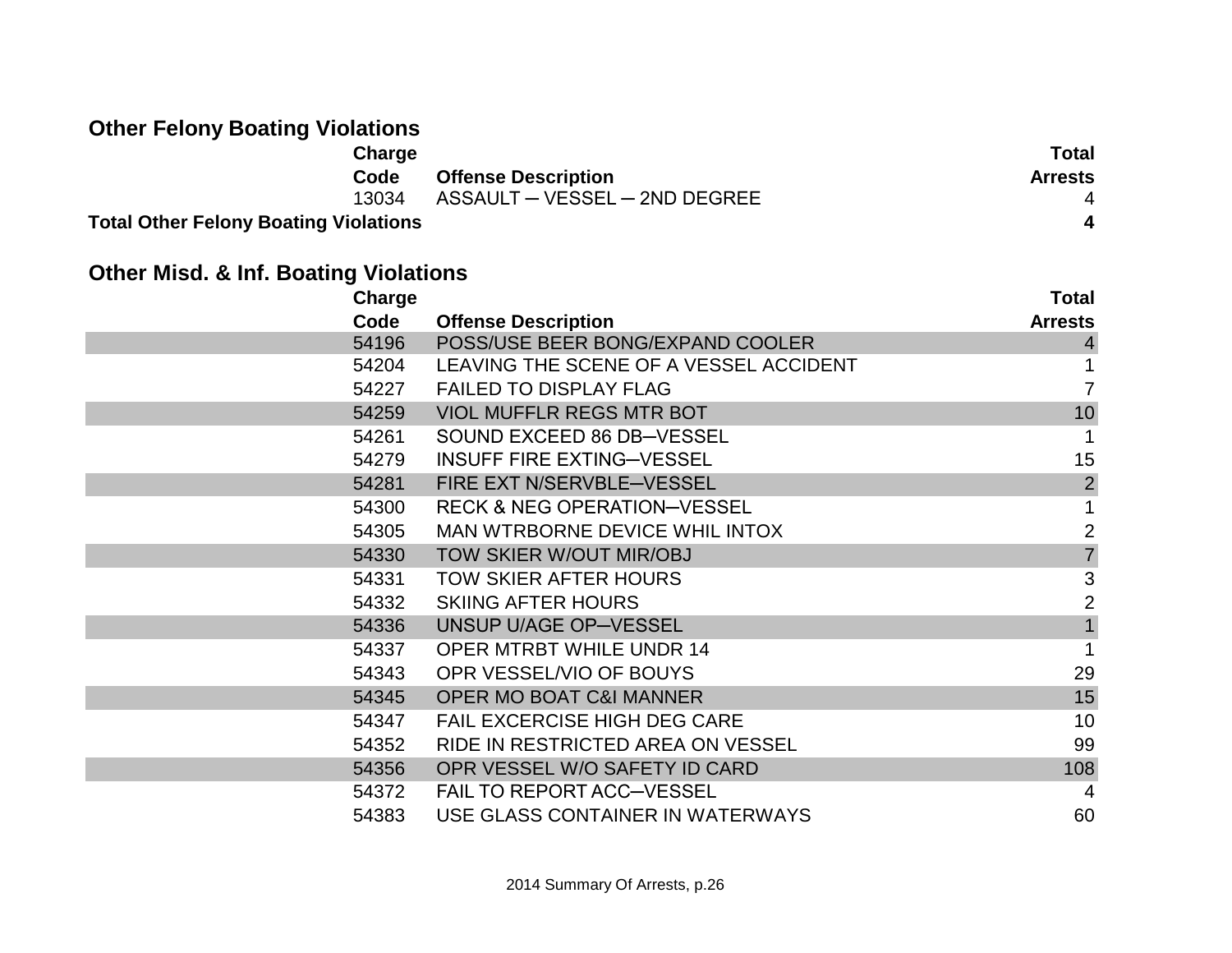#### **Other Misd. & Inf. Boating Violations (continued)**

| Charge                                                 |                                           | <b>Total</b>   |
|--------------------------------------------------------|-------------------------------------------|----------------|
| Code                                                   | <b>Offense Description</b>                | <b>Arrests</b> |
| 54385                                                  | <b>IMPROPER CONTAINER-TRASH-VESSEL</b>    | $\overline{4}$ |
| 54387                                                  | <b>IMPROPER DISPOSAL-WASTE MATERIALS</b>  | $\mathbf{3}$   |
| 54389                                                  | <b>GLASS NOT SECURED SAFELY-VESSEL</b>    | 39             |
| 54424                                                  | OPER VESSEL-SCUBA DIVER AREA              | $\mathbf{1}$   |
| 54485                                                  | <b>OBSTRUCT TRAF ON WATER-1ST OFFENSE</b> | 2              |
| <b>Total Other Misd. &amp; Inf. Boating Violations</b> | 431                                       |                |

#### **Personal Watercraft Violations**

|                                             | Charge |                                     | <b>Total</b>    |
|---------------------------------------------|--------|-------------------------------------|-----------------|
|                                             | Code   | <b>Offense Description</b>          | <b>Arrests</b>  |
|                                             | 54322  | OP PERS WTRCFT-RECKLESS             | 17              |
|                                             | 54323  | OP PERS WTRCFT EXC SPEED            | 44              |
|                                             | 54324  | PULL PERSON W/O OBSERVER            | 17              |
|                                             | 54325  | OP PERS WTRCFT NO FLO DEVICE        | 17              |
|                                             | 54326  | CUTOFF SWITCH NOT ATTACHED          | $\overline{2}$  |
|                                             | 54327  | AUTH USE-VIOL SECTION 306.142 RSMo. | $6\phantom{1}6$ |
|                                             | 54329  | OP PERS WTCFT NO SUPERVISION/UN 14  |                 |
| <b>Total Personal Watercraft Violations</b> |        | 104                                 |                 |
| <b>Warrants</b>                             |        |                                     | 18,168          |
| <b>Juvenile Referrals</b>                   |        |                                     | 167             |